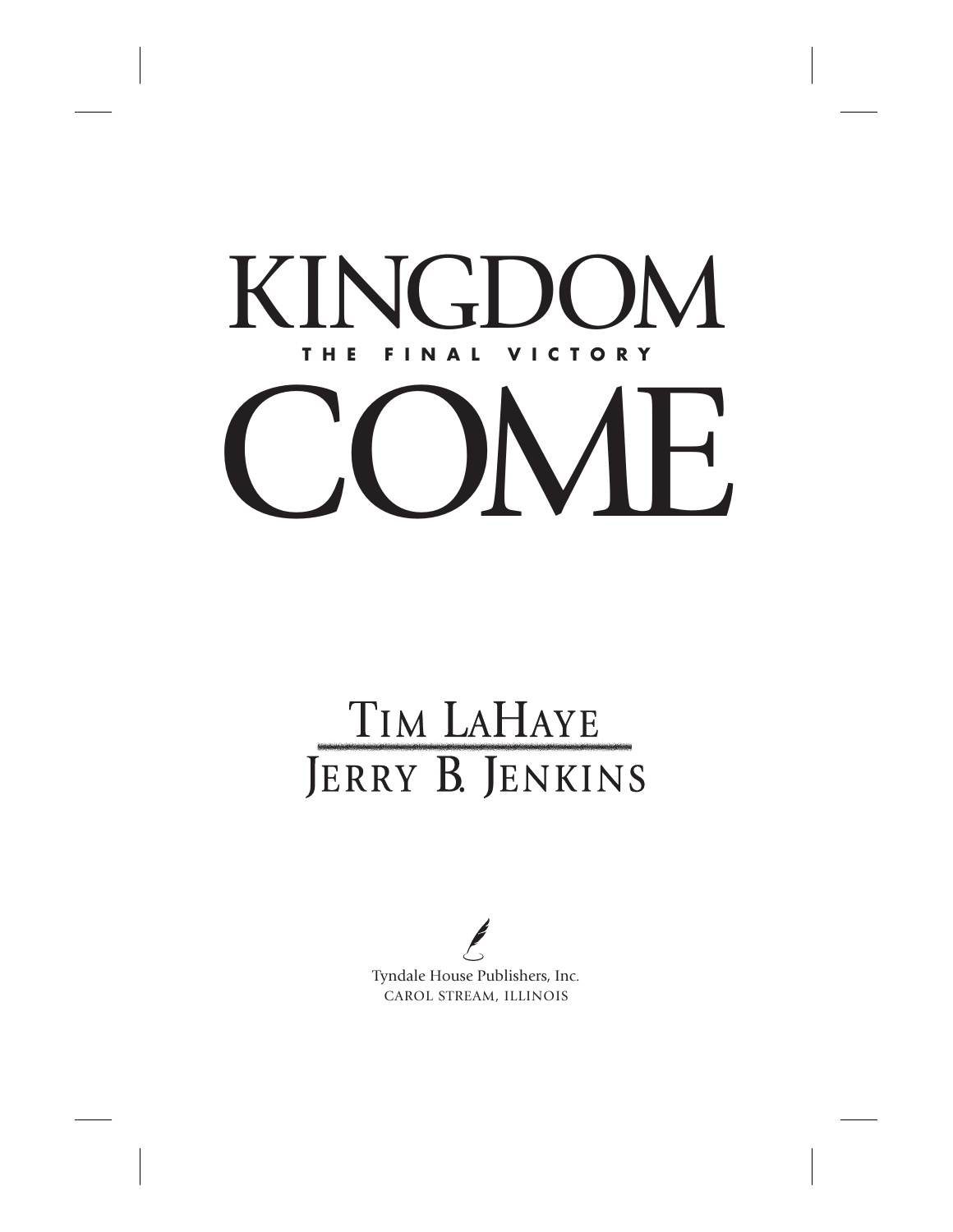Discover the latest about the Left Behind series at www.leftbehind.com

TYNDALE and Tyndale's quill logo are registered trademarks of Tyndale House Publishers, Inc.

Left Behind is a registered trademark of Tyndale House Publishers, Inc.

Kingdom Come

Copyright © 2007 by Tim LaHaye and Jerry B. Jenkins. All rights reserved.

Cover photograph of castle copyright © by Photos.com. All rights reserved.

Cover illustration of clouds copyright 2006 © by Tim O'Brien. All rights reserved.

Interior map and sanctuary diagram copyright © by Paul Jablonowski. All rights reserved. www.sonstoglory.com

Authors' photograph copyright © 2004 by Brian MacDonald. All rights reserved.

Left Behind series designed by Catherine Bergstrom

Designed by Jessie McGrath

Published in association with the literary agency of Alive Communications, Inc., 7680 Goddard Street, Suite 200, Colorado Springs, CO 80920.

Scripture taken or adapted from the New King James Version<sup>®</sup>. Copyright © 1982 by Thomas Nelson, Inc. Used by permission. All rights reserved.

Characters in this novel sometimes speak words that are adapted from the New King James Version.

#### **Library of Congress Cataloging-in-Publication Data**

LaHaye, Tim F. Kingdom come : the final victory / Tim LaHaye, Jerry B. Jenkins. p. cm. — (Left behind series) ISBN-13: 978-0-8423-6061-6 (hc) ISBN-10: 0-8423-6061-1 (hc) ISBN-13: 978-0-8423-6190-3 (sc) ISBN-10: 0-8423-6190-1 (sc) 1. Steele, Rayford (Fictitious character)—Fiction. 2. Millennium (Eschatology)—Fiction. I. Jenkins, Jerry B. II. Title. PS3562.A315K56 2007 813′.54—dc22 2007001685

Printed in the United States of America

13 12 11 10 09 08 07 7654321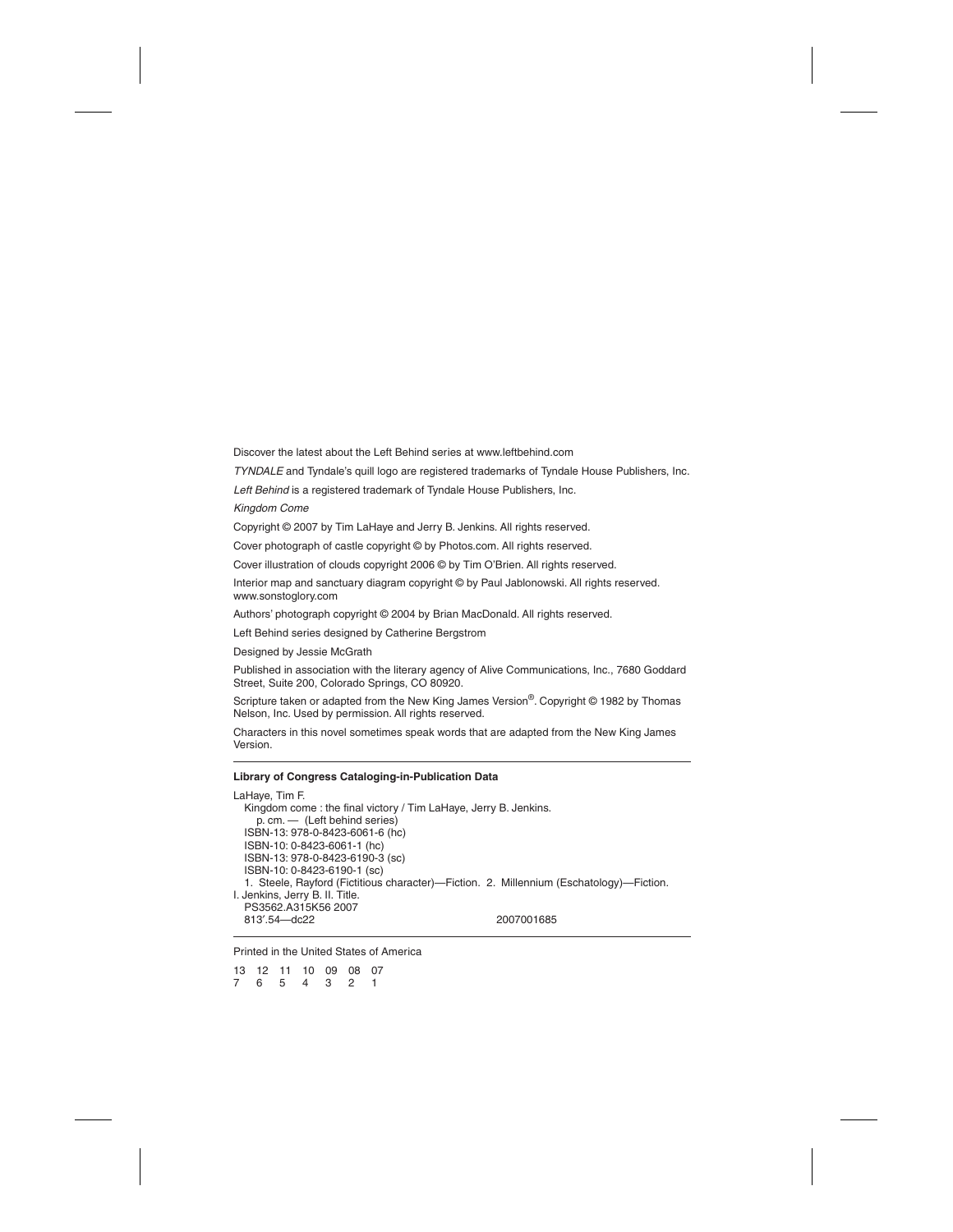Our Father in heaven, Hallowed be Your name. Your kingdom come. Your will be done On earth as it is in heaven. Give us this day our daily bread. And forgive us our debts, As we forgive our debtors. And do not lead us into temptation, But deliver us from the evil one. For Yours is the kingdom and the power and the glory forever. Amen. MATTHEW 6:9-13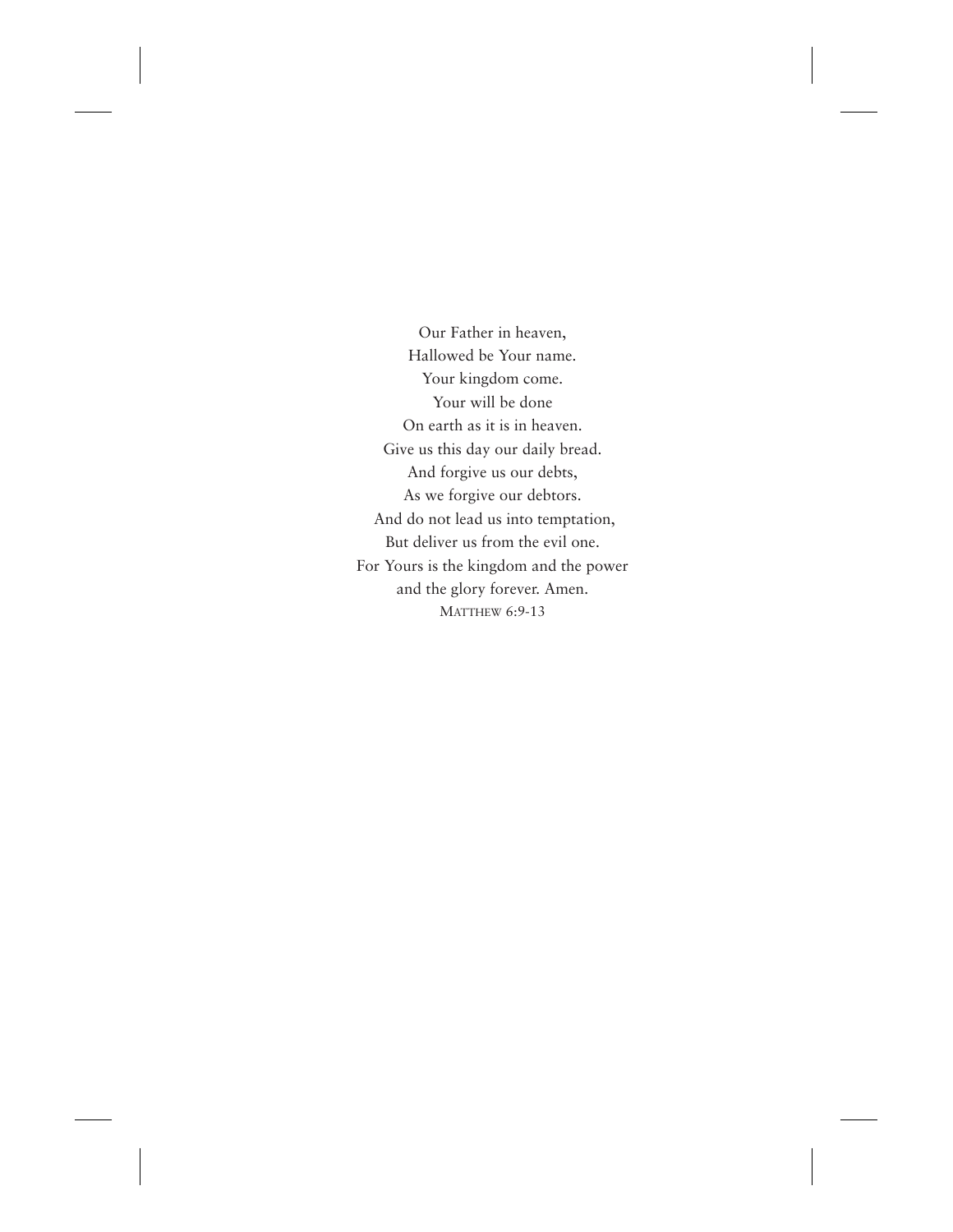THEN I SAW an angel coming down from heaven, having the key to the bottomless pit and a great chain in his hand. He laid hold of the dragon, that serpent of old, who is the Devil and Satan, and bound him for a thousand years; and he cast him into the bottomless pit, and shut him up, and set a seal on him, so that he should deceive the nations no more till the thousand years were finished. But after these things he must be released for a little while.

And I saw thrones, and they sat on them, and judgment was committed to them. Then I saw the souls of those who had been beheaded for their witness to Jesus and for the word of God, who had not worshiped the beast or his image, and had not received his mark on their foreheads or on their hands. And they lived and reigned with Christ for a thousand years. But the rest of the dead did not live again until the thousand years were finished. This is the first resurrection. Blessed and holy is he who has part in the first resurrection. Over such the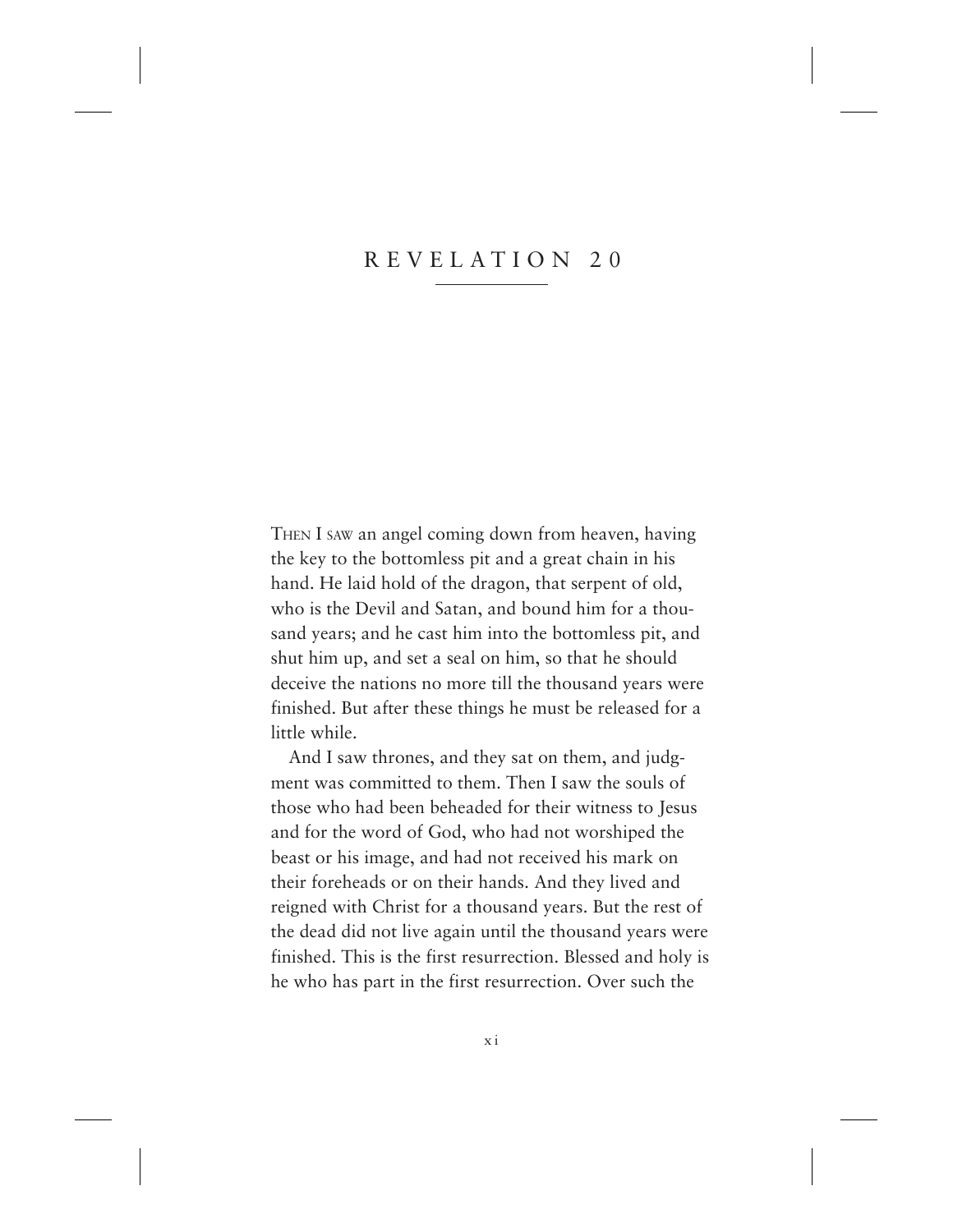second death has no power, but they shall be priests of God and of Christ, and shall reign with Him a thousand years.

Now when the thousand years have expired, Satan will be released from his prison and will go out to deceive the nations which are in the four corners of the earth, Gog and Magog, to gather them together to battle, whose number is as the sand of the sea. They went up on the breadth of the earth and surrounded the camp of the saints and the beloved city. And fire came down from God out of heaven and devoured them. The devil, who deceived them, was cast into the lake of fire and brimstone where the beast and the false prophet are. And they will be tormented day and night forever and ever.

Then I saw a great white throne and Him who sat on it, from whose face the earth and the heaven fled away. And there was found no place for them. And I saw the dead, small and great, standing before God, and books were opened. And another book was opened, which is the Book of Life. And the dead were judged according to their works, by the things which were written in the books. The sea gave up the dead who were in it, and Death and Hades delivered up the dead who were in them. And they were judged, each one according to his works. Then Death and Hades were cast into the lake of fire. This is the second death. And anyone not found written in the Book of Life was cast into the lake of fire.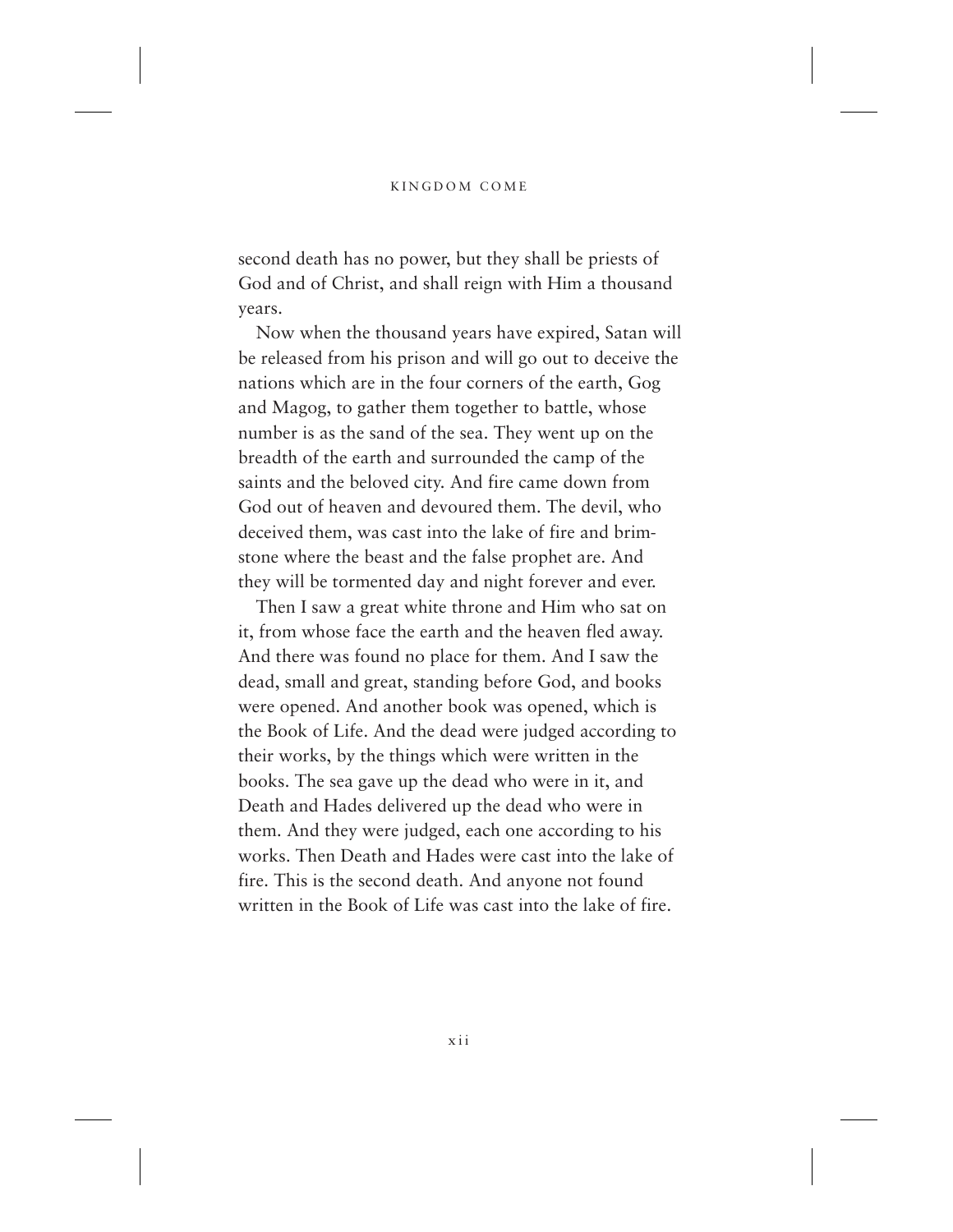### A NOTE FROM DR. TIM LAHAYE

THE MILLENNIAL kingdom gets its name from the twentieth chapter of the book of Revelation. *Millennium* is derived from the Latin words *mille* (one thousand) and *annum* (year).

The Millennium defines the duration of Christ's kingdom following the Rapture and Tribulation and prior to His creation of a new heaven and new earth. During the Millennium, Christ will physically reign on earth.

Not many details are provided about Christ's millennial kingdom in Revelation 20, except the final order of last-days events, the windup of history as we know it, and the length of the reign. There are, however, enough details to provide an idea of the way things might unfold. Many passages in the Old Testament and the New tell of the future kingdom of Israel within Christ's kingdom.

I feel the need to clarify that the millennial kingdom is not heaven. While in some ways it can be seen as a foretaste of heaven, sin will still exist. Those who enter this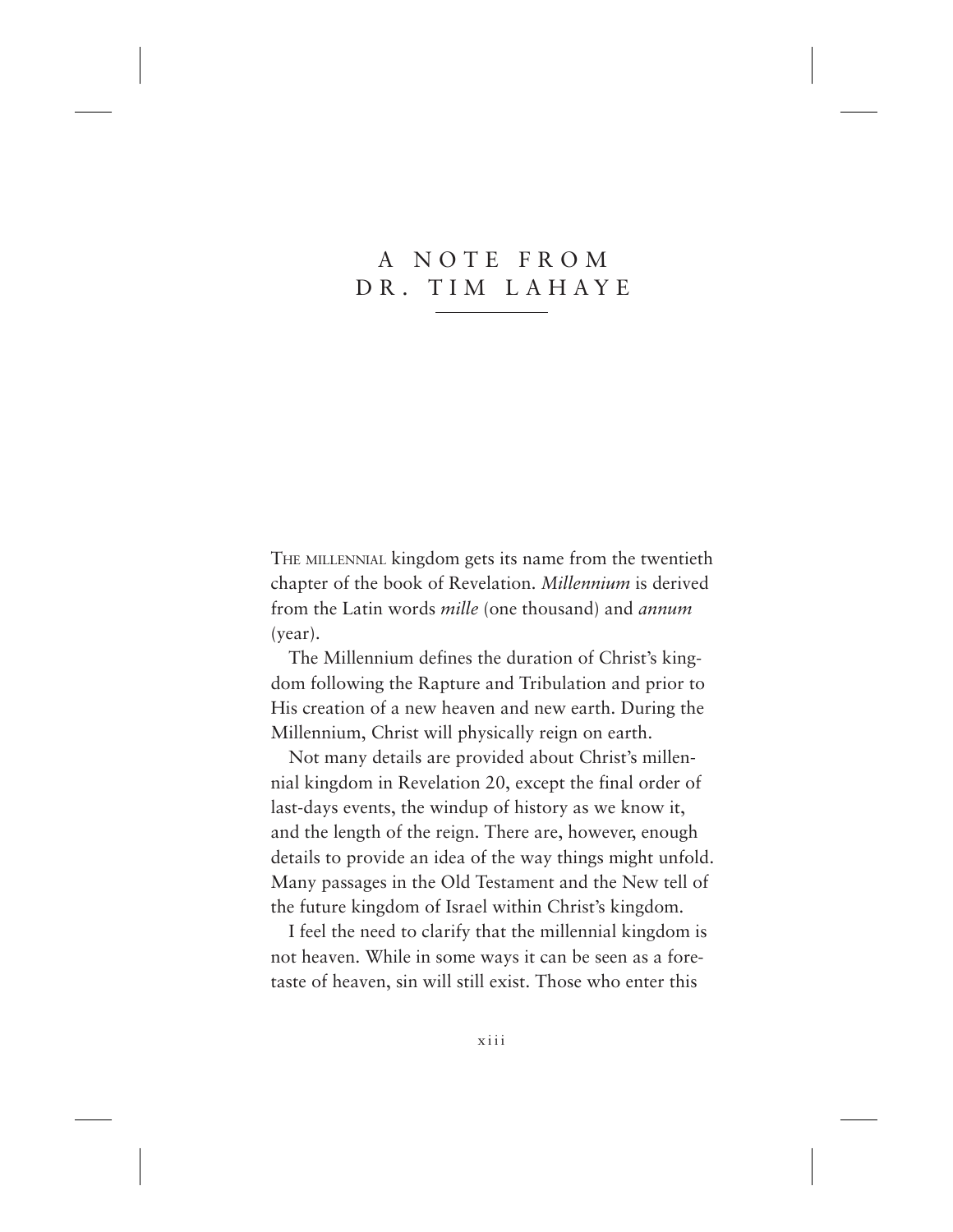period after already having been in heaven are the redeemed saints, of course. And those who survived the Tribulation are also all saints. So the first few days of the Millennium will be idyllic, with Christ on the throne and all citizens of the earth believers.

But as newborns come along, obviously, they will be sinners in need of forgiveness and salvation. I believe the scriptural prophecies indicate that anyone who does not trust Christ by the age of one hundred will be accursed. And while some may disagree, popular consensus among those of us who take the Bible literally wherever possible is that such people will die on their hundredth birthdays, thus exposing themselves as unbelievers.

You may also find it instructive to see the Millennium as yet another of God's efforts to reach the lost. He started by providing the perfect environment, the Garden of Eden.

But sin invaded.

Then came the faith age, in which Old Testament heroes acted on their trust in God. The New Testament book of Hebrews contains a faith Hall of Fame, each description of each saint's acts preceded by the phrase "By faith."

But sin invaded.

Then came the age of the law, during which God's people tried to please Him by following meticulous rules.

But sin invaded.

Then came the age of grace, when Jesus died for our sins and all we had to do was trust Him and His work on the cross for our salvation.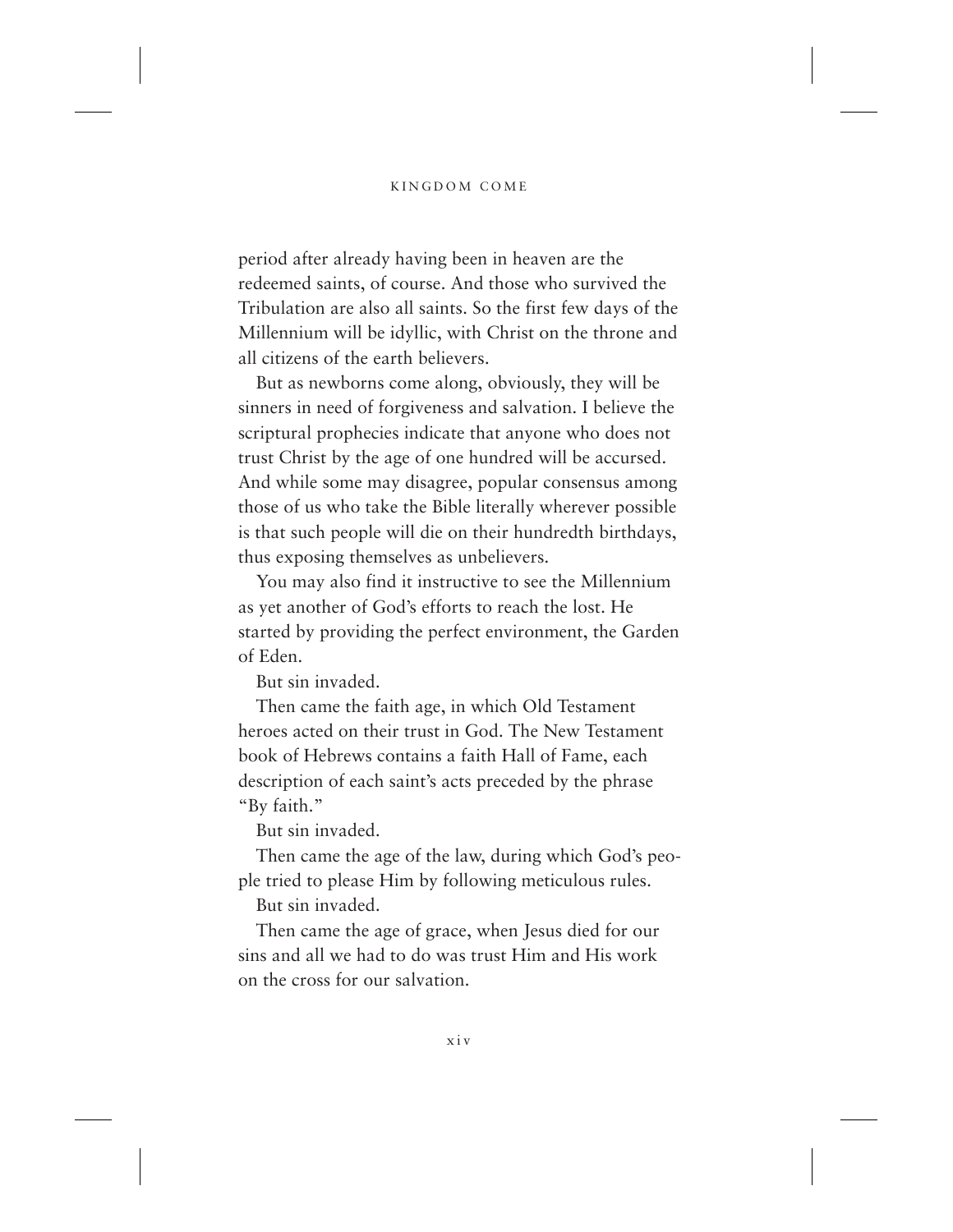Still men and women rejected God.

Then will come the Rapture and the Great Tribulation, and despite these obvious signs that God is sovereign, humans will turn from Him and go their own ways.

Finally, the Millennium will put Jesus Christ on the throne of the earth. His light will illumine the globe. His justice will prevail. It seems inconceivable that anyone could still reject Him, and yet scriptural prophecy is clear. When Satan is again loosed for a season at the end of the Millennium, despite that the earth is massively populated with more believers than have ever lived, there will still be those who live for themselves and constitute the army of the rebellion against God.

Only heaven itself will finally be populated with only believers.

It should be plain from our treatment of this great future period that we are the opposites of anti-Semites. Indeed, we hold that the entire Bible contains God's love letter to and plan for His chosen people. If Israel had no place within the future Kingdom of God, we could no longer trust the Bible.

I have been studying the prophecies of the Word of God for my entire adult life—more than six decades and still I thrill anew at what is in store. Now come along as Jerry tells the story of how this could all play out. Even so, come, Lord Jesus!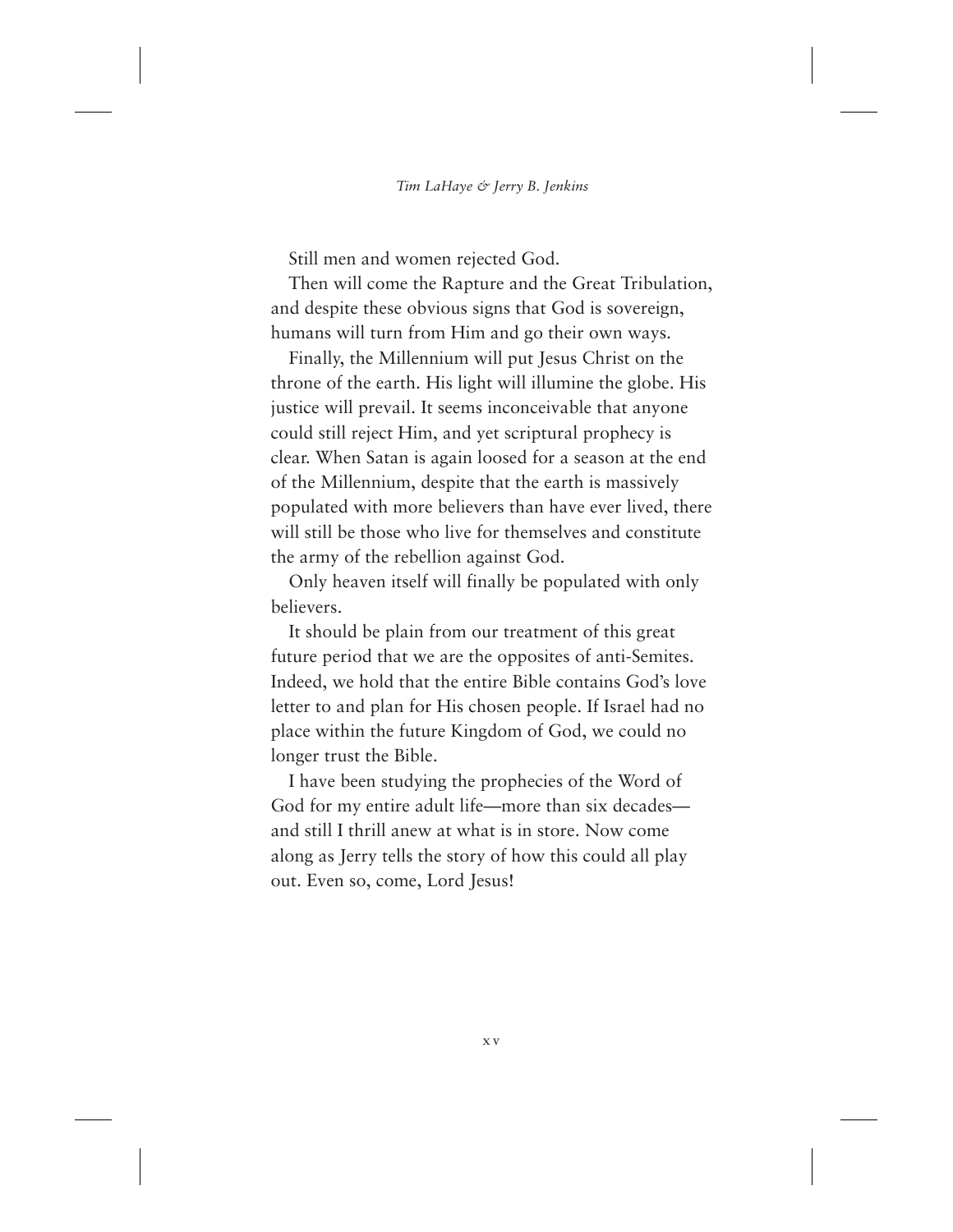### AT THE DAWN OF THE MILLENNIAL KINGDOM

#### *The Principals*

**Abdullah ("Smith" / "Smitty") Ababneh,** former fighter pilot, Royal Jordanian Air Force, Amman; lost divorced wife and two children in Rapture; former first officer, Phoenix 216; a principal Trib Force pilot assigned to Petra; witnessed the Glorious Appearing; now residing near the Valley of Jehoshaphat, Israel

**Yasmine Ababneh,** wife of Abdullah, mother of daughter **Bahira** and son **Zaki;** all raptured; returned to earth with the heavenly hosts at the Glorious Appearing; glorified bodies

**Bruce Barnes,** former assistant pastor and original member of the Tribulation Force; martyred; returned to earth with the heavenly hosts at the Glorious Appearing; glorified body

**Tsion Ben-Judah,** former rabbinical scholar and Israeli statesman; revealed belief in Jesus as Messiah on international TV—wife and two teenagers subsequently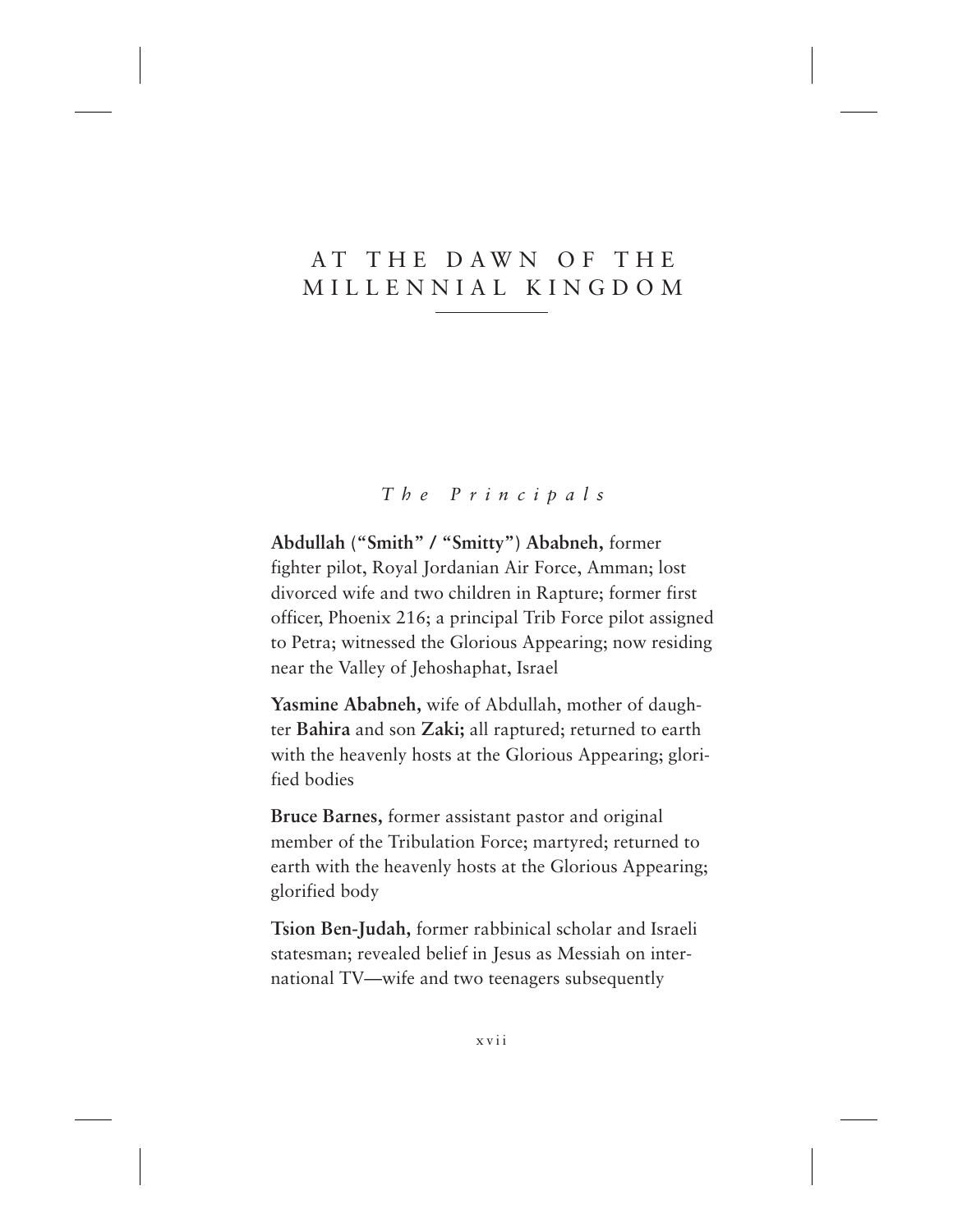murdered; former spiritual leader and teacher of the Tribulation Force; had cyberaudience of more than a billion daily; teacher of the Jewish remnant at Petra; slain defending the Old City in Jerusalem; returned to earth with the heavenly hosts at the glorious appearing of Jesus, the Christ; glorified body

**Cendrillon Jospin,** worker at Children of the Tribulation ministry (COT), Valley of Jehoshaphat

**Ignace** and **Lothair Jospin,** cousins of Cendrillon; devotees of the Other Light, Paris

**Qasim Marid,** friend of Zaki Ababneh; worker at COT

**Montgomery Cleburn ("Mac") McCullum,** former pilot for Global Community supreme potentate and Antichrist, Nicolae Carpathia; chief Tribulation Force pilot assigned to Petra; witness to the Glorious Appearing; residing near the Valley of Jehoshaphat

**Ekaterina Risto,** Greek believer; worker at COT

**Dr. Chaim Rosenzweig,** Nobel Prize–winning Israeli botanist and statesman; former *Global Weekly "*Newsmaker of the Year"; murderer of Carpathia; leader of the million-plus Jewish remnant at Petra; witness to the Glorious Appearing; now residing near the Valley of Jehoshaphat

**Irene Steele,** wife of Rayford; mother of Chloe and Raymie; raptured; returned to earth with the heavenly hosts at the Glorious Appearing; glorified body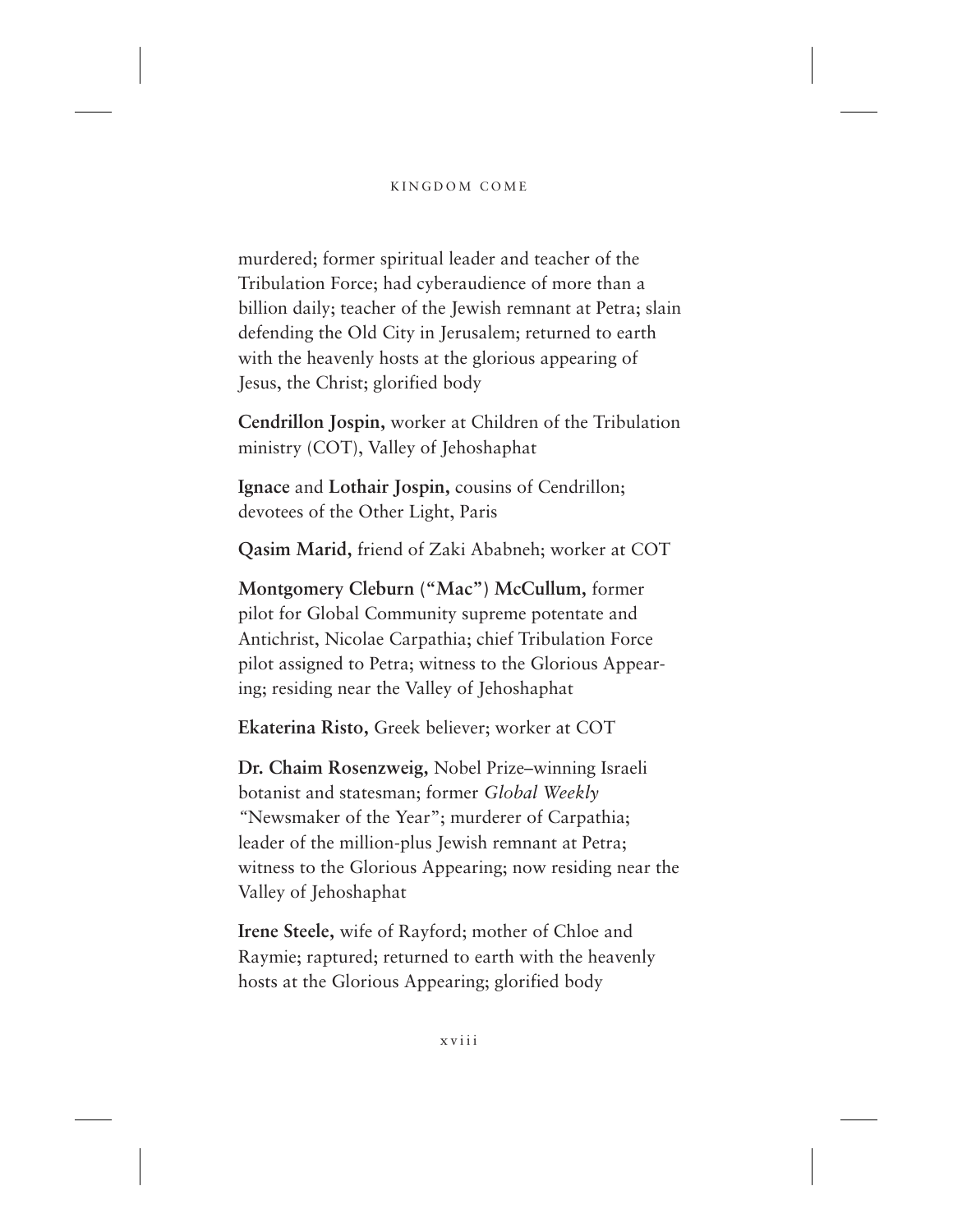**Rayford Steele,** former 747 captain; lost wife Irene and son Raymie in the Rapture; lost second wife, Amanda, in plane crash; former pilot for Carpathia; original member of the Trib Force; witness to the Glorious Appearing; now residing near the Valley of Jehoshaphat

**Raymie Steele,** son of Rayford and Irene; brother to Chloe; raptured; returned to earth with the heavenly hosts at the Glorious Appearing; glorified body

**Cameron ("Buck") Williams,** former senior writer for *Global Weekly*; former publisher of *Global Community Weekly* for Carpathia; original member of the Trib Force; lost wife, Chloe, to Global Community guillotine; slain defending the Old City in Jerusalem; returned to earth with the heavenly hosts at the Glorious Appearing; glorified body

**Chloe Steele Williams,** daughter of Rayford and Irene; wife of Cameron; mother of Kenny Bruce; original Trib Force member; guillotined by the Global Community in Joliet, Illinois; returned to earth with the heavenly hosts at the Glorious Appearing; glorified body

**Kenny Bruce Williams,** son of Cameron and Chloe; witnessed the Glorious Appearing from Petra

**Gustaf ("Zeke"/"Z") Zuckermandel Jr.,** former member of the Trib Force; farmer and youth worker, Tiranë, Albania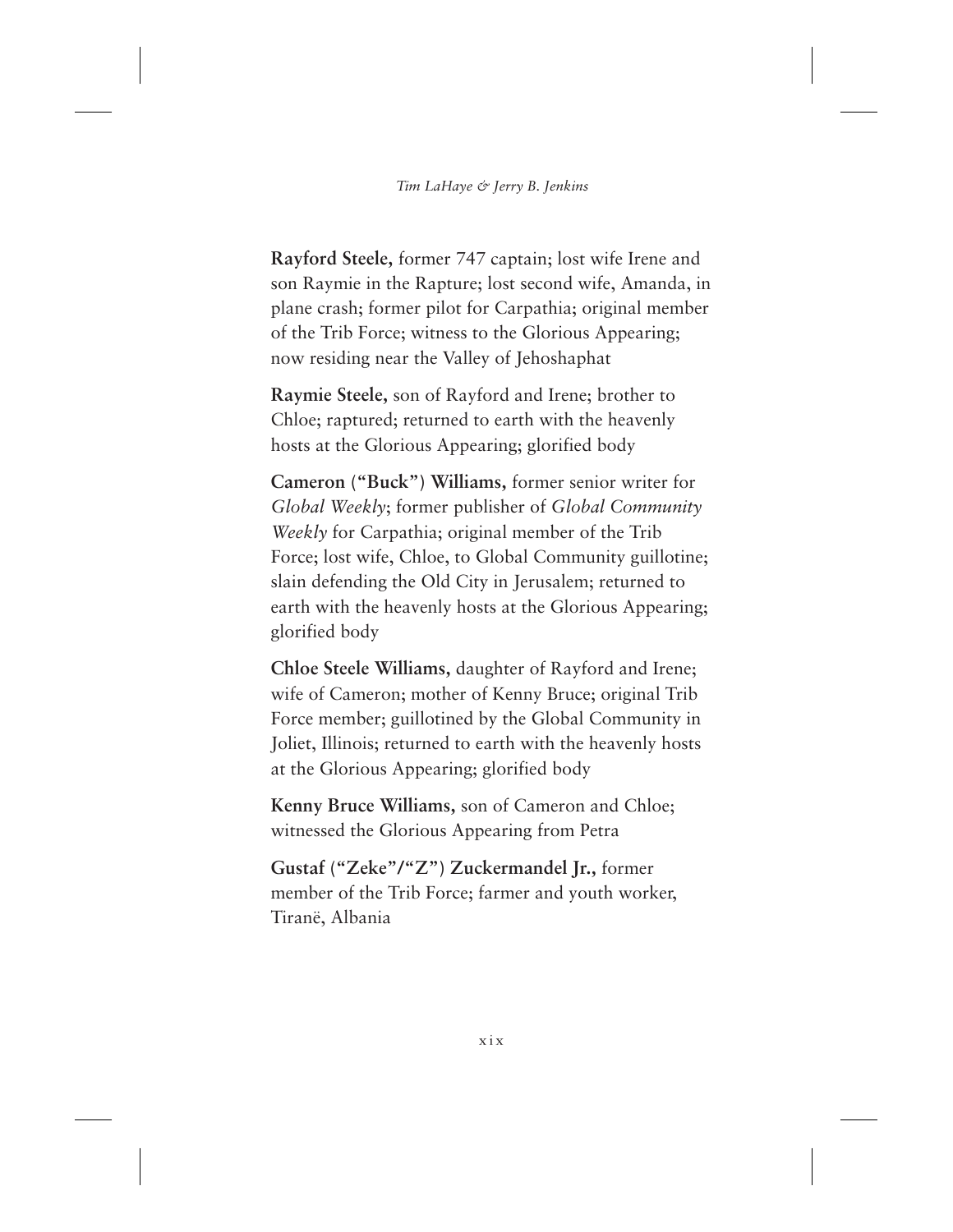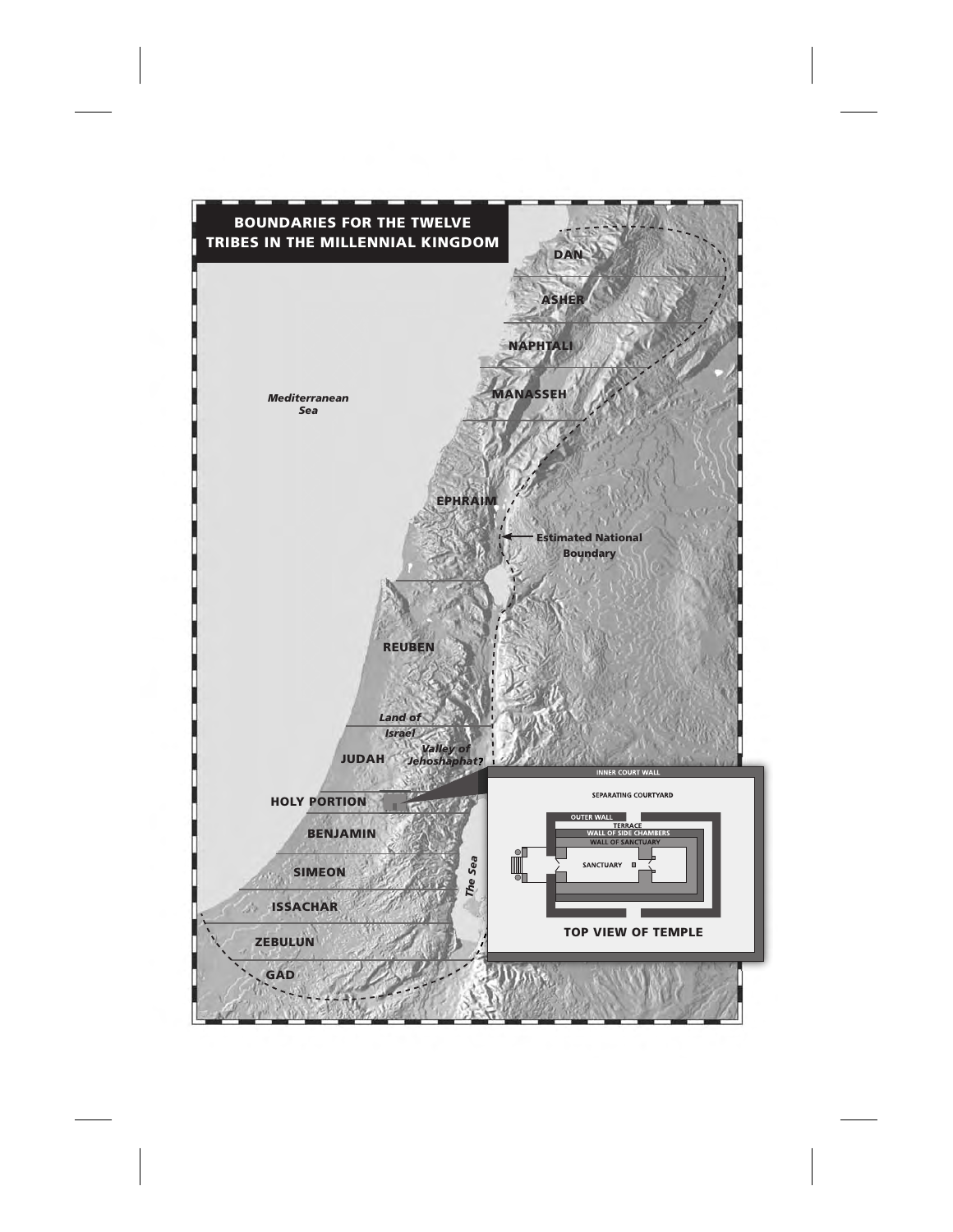#### PROLOGUE

#### *From* **Glorious Appearing**

RAYFORD TRIED to stay with Chaim. The men had left the Rosenzweig home without breakfast and without a word, as if they all somehow knew where they must go. Rayford decided that whatever was to come, he wanted to be close enough to Chaim to ask questions. The others must have had the same idea, as they all stuck together despite the crowds.

"When you see My throne, join those on My right, your left."

The words of Jesus were more than impressed on Rayford's heart. He had actually heard them. He moved to his left without question, and as waves of people moved both directions, suddenly the view before Rayford became clear. Directly below and centered under the vast heavenly hosts, saints, and angels, a great platform bore a throne on which Jesus sat. Behind Him stood the three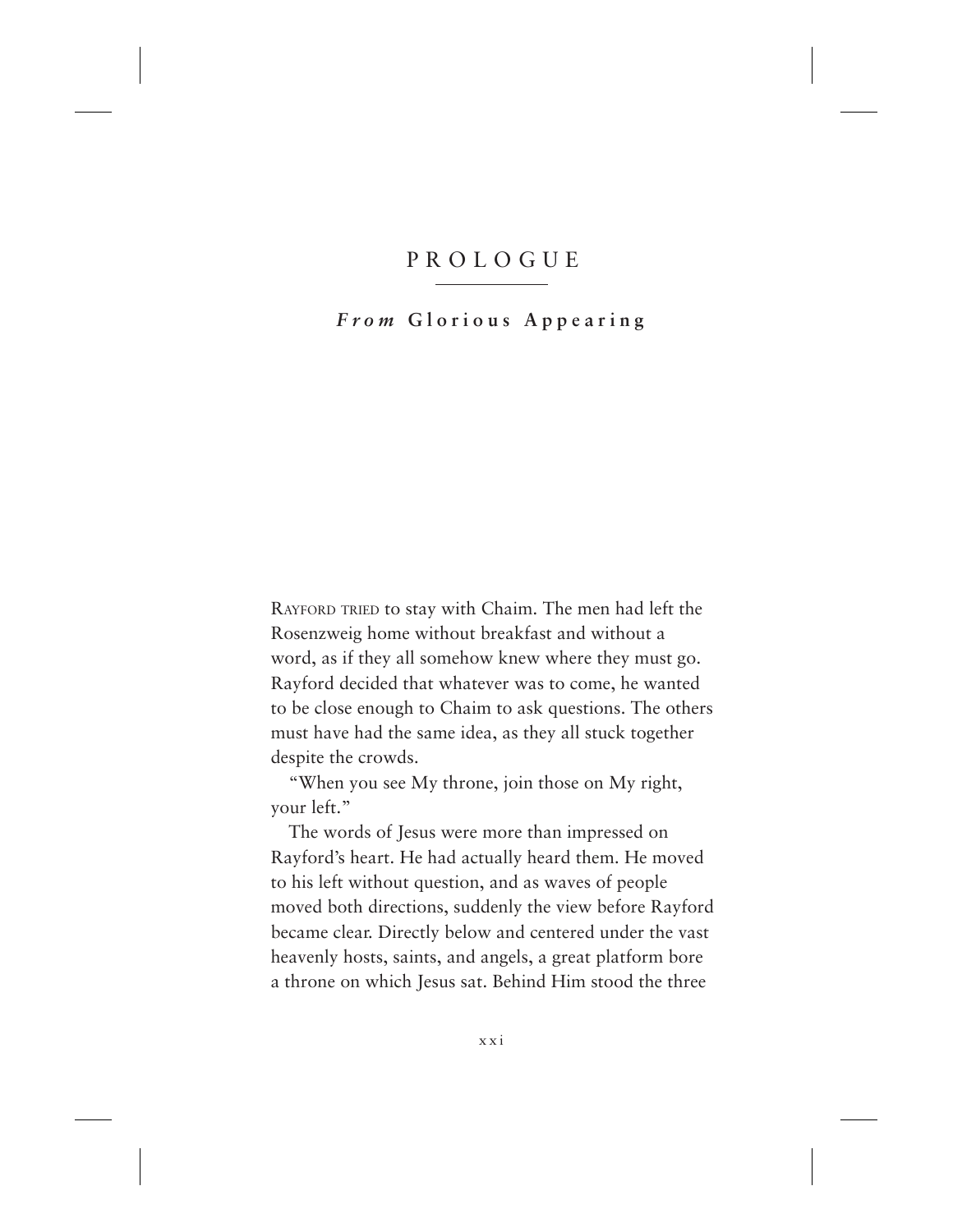angels of mercy. On either side of Him stood the archangels Michael and Gabriel.

Rayford knew instinctively that every living person on earth was gathered in that valley.

Chaim explained: "Half a billion or more were raptured seven years ago. Half the remaining population was killed during the Seal and Trumpet Judgments during the next three and a half years. Many more were lost during the Vial Judgments, and millions of believers were martyred. What you are looking at is probably only one-fourth of those who were left after the Rapture. And most of these will die today."

Indeed, Rayford realized, those assembling on Jesus' right were scant compared to those on His left.

It took most of the morning for the masses to find their places and settle. To Rayford it appeared that those to Jesus' left were puzzled at best, frightened at worst.

Gabriel stepped to the front of the platform and stretched out his arms for silence. "Worship the King of kings and Lord of lords!" he shouted, and as one the millions on both sides of the throne fell to their knees. In a cacophony of languages and dialects they cried out, "Jesus Christ is Lord!"

Those on the left of Jesus began rising to their feet, while all around Rayford, everyone remained kneeling. "Clearly two different groups here, eh, Chaim?"

"Actually three," the old man said. "Those are the 'goats' over there, the followers of Antichrist who somehow survived to this point. You are among the 'sheep' on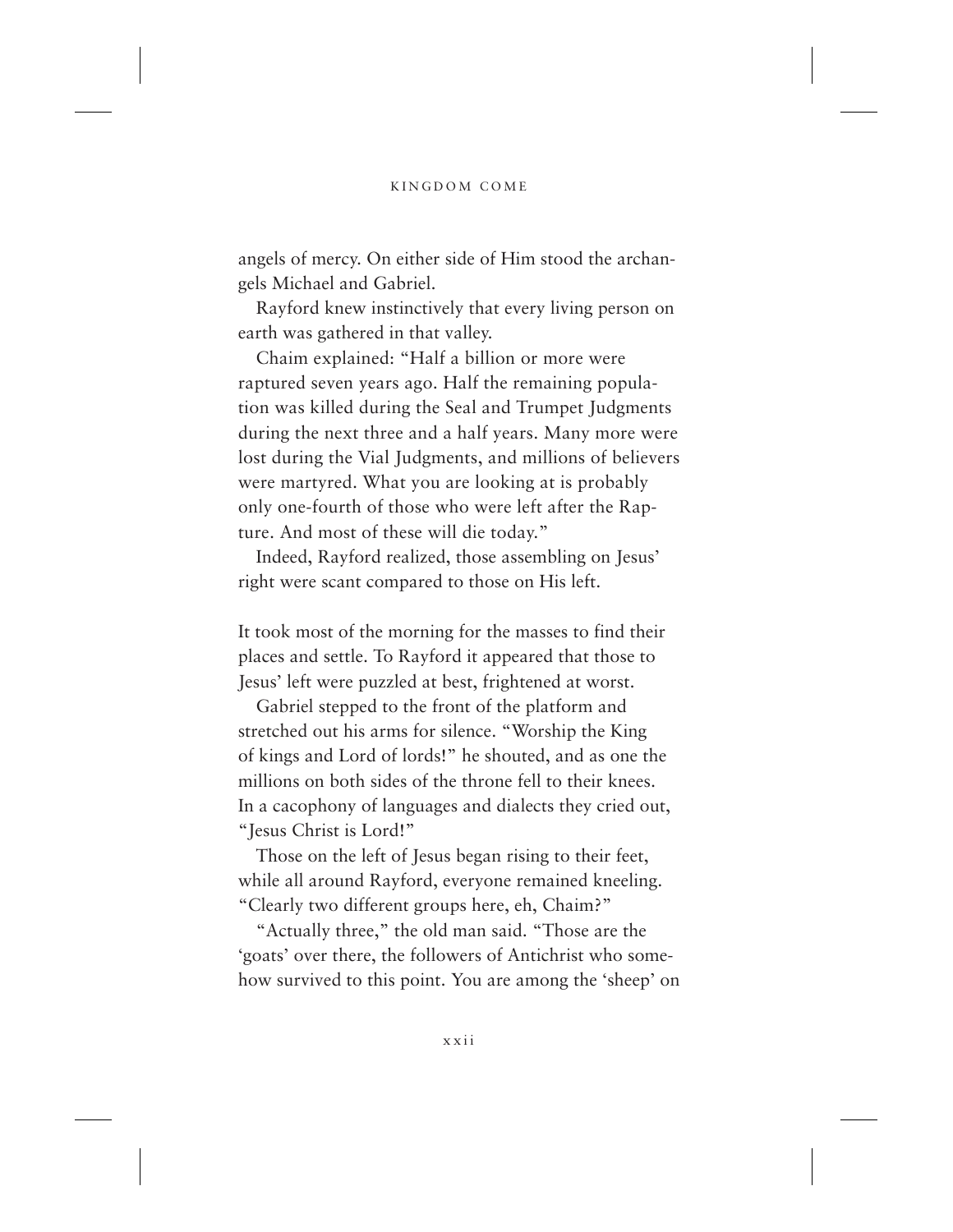this side, but I represent the third group. I am part of Jesus' 'brethren,' the chosen people of God whom the sheep befriended. We are the Jews who will go into the Millennium as believers, because of people like you."

Gabriel was gesturing that all should stand. When everyone was in place and quiet, he spoke in a loud voice:

"John the revelator wrote: 'I saw an altar, and underneath it all the souls of those who had been martyred for preaching the Word of God and for being faithful in their witnessing.

"'They called loudly to the Lord and said, "O Sovereign Lord, holy and true, how long will it be before You judge the people of the earth for what they've done to us? When will You avenge our blood against those living on the earth?"

"'White robes were given to each of them, and they were told to rest a little longer until their other brothers, fellow servants of Jesus, had been martyred on the earth and joined them.'

"People of the earth, hearken your ears to me! The time has been accomplished to avenge the blood of the martyrs against those living on the earth! For the Son of Man has come in the glory of His Father with His angels, and He will now reward each according to his works! As it is written, 'At that time, when I restore the prosperity of Judah and Jerusalem,' says the Lord, 'I will gather the world into the 'Valley Where Jehovah Judges' and punish them there for harming My people, for scattering My inheritance among the nations and dividing up My land.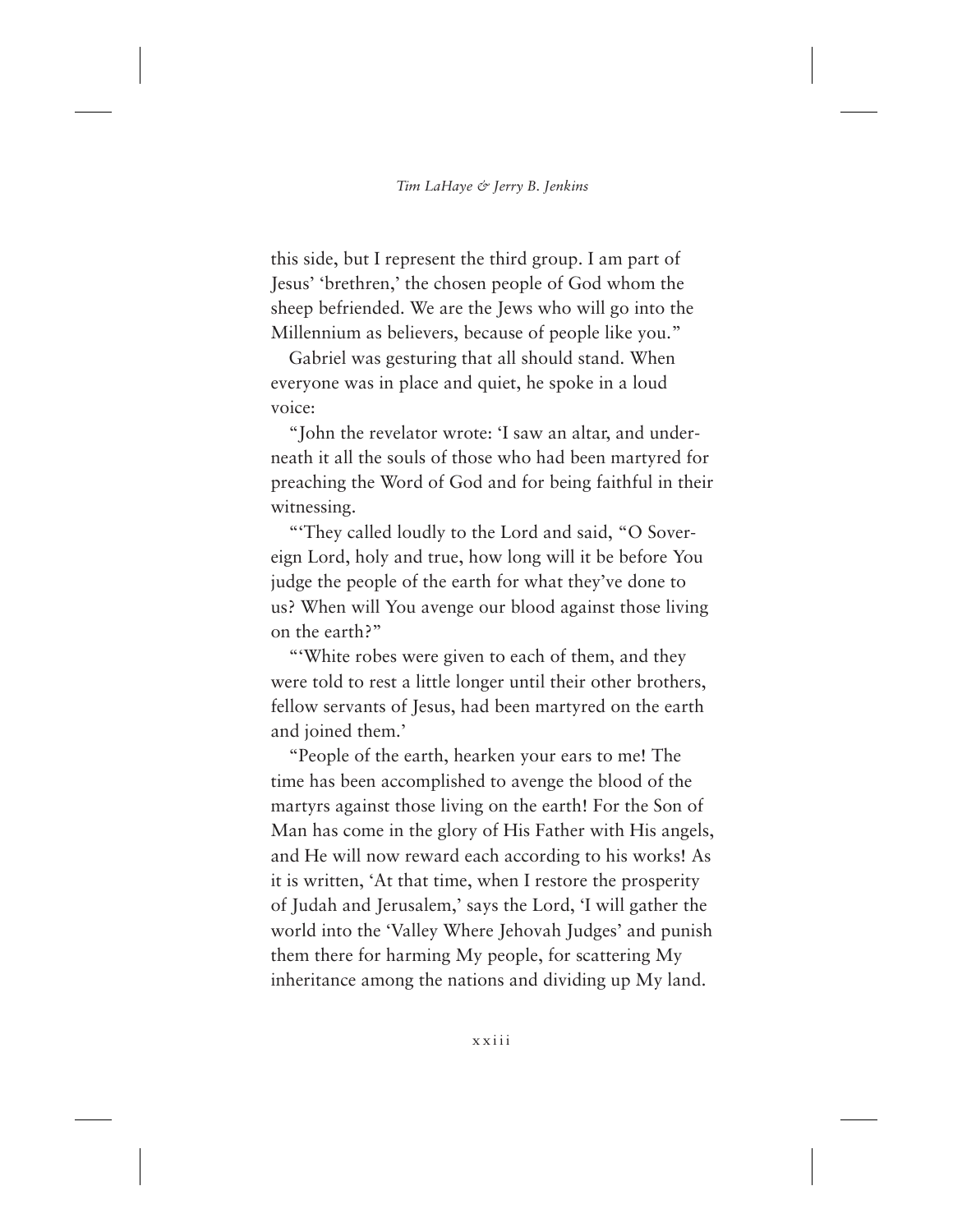"'They divided up My people as their slaves; they traded a young lad for a prostitute, and a little girl for wine enough to get drunk.'"

The group to Jesus' left immediately fell to their knees again and began shouting and wailing, "Jesus Christ is Lord! Jesus Christ is Lord!"

Jesus stood and walked to the edge of the platform.

With anger and yet sadness, He said, "Depart from Me, you cursed, into the everlasting fire prepared for the devil and his angels: for I was hungry and you gave Me no food; I was thirsty and you gave Me no drink; I was a stranger and you did not take Me in, naked and you did not clothe Me, sick and in prison and you did not visit Me."

The millions began shouting and pleading, "Lord, when did we see You hungry or thirsty or a stranger or naked or sick or in prison, and did not minister to You?"

Jesus said, "Assuredly, I say to you, inasmuch as you did not do it to one of the least of these, you did not do it to Me. You will go away into everlasting punishment, but the righteous into eternal life."

"No! No! No!"

But despite their numbers and the dissonance of their bawling, Jesus could be heard above them. "As the Father raises the dead and gives life to them, even so the Son gives life to whom He will. For the Father judges no one, but has committed all judgment to the Son, that all should honor the Son just as they honor the Father. He who does not honor the Son does not honor the Father who sent Him."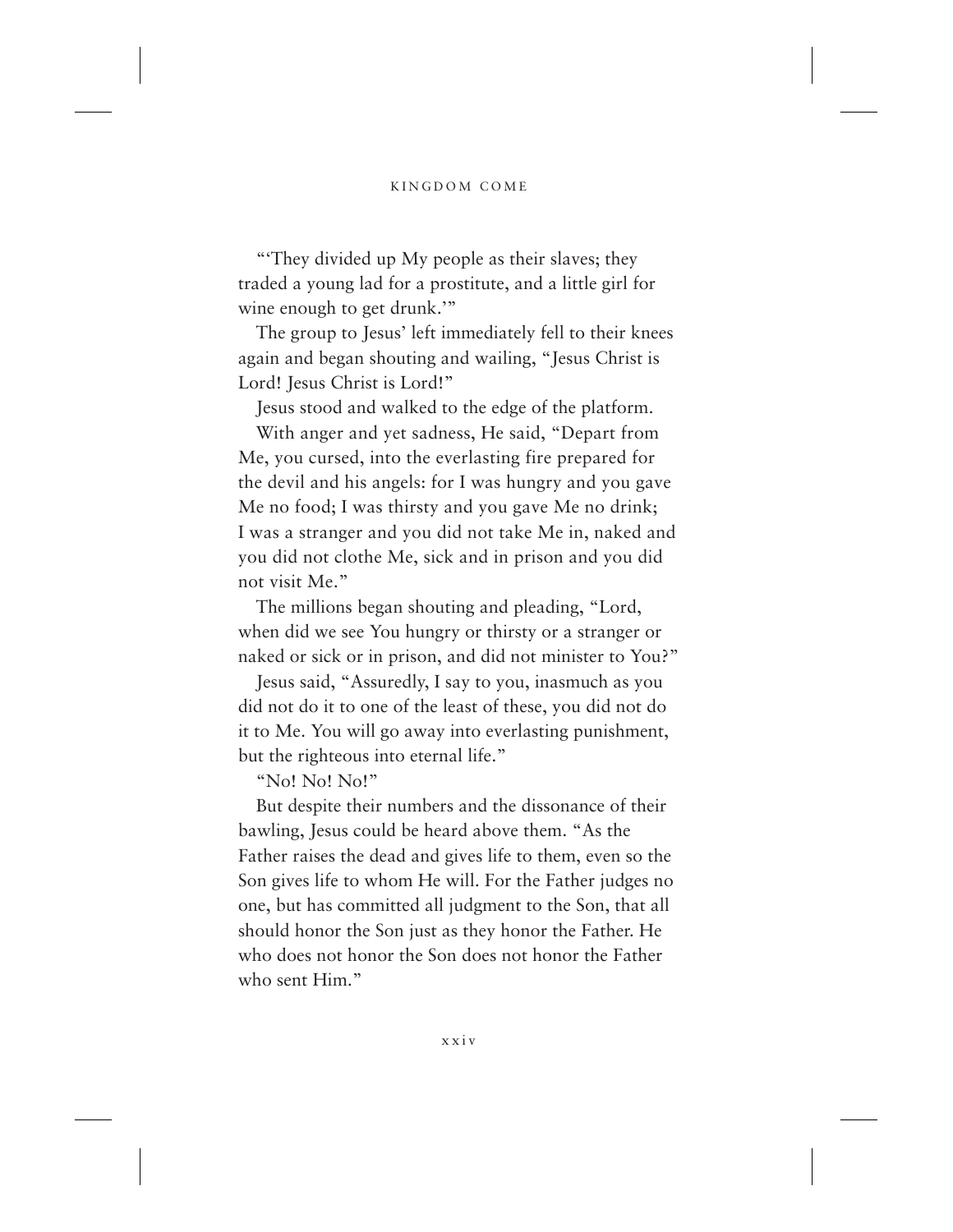"We honor You! We do! You are Lord!"

"Most assuredly, I say to you, he who hears My word and believes in Him who sent Me has everlasting life, and shall not come into judgment, but has passed from death into life.

"But My Father has given Me authority to execute judgment also, because I am the Son of Man. I can of Myself do nothing. As I hear, I judge; and My judgment is righteous, because I do not seek My own will but the will of the Father who sent Me."

"Jesus is Lord!" the condemned shouted. "Jesus is Lord!"

Gabriel stepped forward as Jesus returned to the throne. "Silence!" Gabriel commanded. "Your time has come!"

Rayford watched, horrified despite knowing this was coming, as the "goats" to Jesus' left beat their breasts and fell wailing to the desert floor, gnashing their teeth and pulling their hair. Jesus merely raised one hand a few inches and a yawning chasm opened in the earth, stretching far and wide enough to swallow all of them. They tumbled in, howling and screeching, but their wailing was soon quashed and all was silent when the earth closed itself again.

Everyone on the platform moved back into place, and from the throne Jesus said, "Surely, as I have thought, so it shall come to pass, and as I have purposed, so it shall stand."

Gabriel came forward again. He said, "God's Son, Jesus Christ our Lord, was born of the seed of David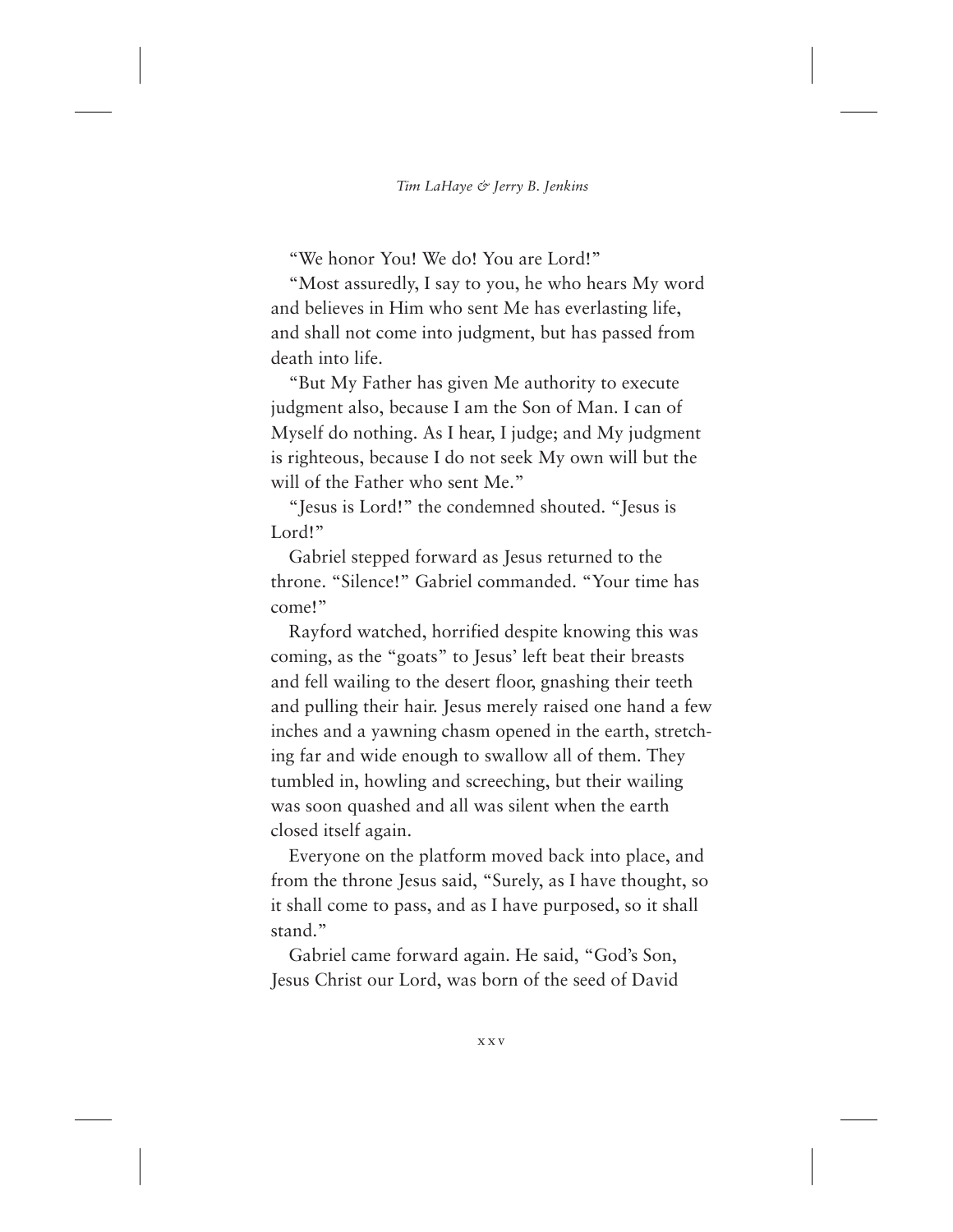according to the flesh, and declared to be the Son of God with power according to the Spirit of holiness, by the resurrection from the dead.

"Through Him you have received grace. You also are the called of Jesus Christ; grace to you and peace from God our Father and the Lord Jesus Christ. In His gospel the righteousness of God is revealed from faith to faith; as it is written, 'The just shall live by faith.'

"The wrath of God has been revealed from heaven against all ungodliness and unrighteousness of men, who suppressed the truth in unrighteousness, because what may be known of God was manifest in them, for God had shown it to them.

"For since the creation of the world His invisible attributes were clearly seen, being understood by the things that were made, even His eternal power and Godhead, so that they are without excuse, because, although they knew God, they did not glorify Him as God, nor were thankful, but became futile in their thoughts, and their foolish hearts were darkened. Professing to be wise, they became fools, and changed the glory of the incorruptible God into an image made like corruptible man and birds and four-footed animals and creeping things.

"Therefore God also gave them up to uncleanness, in the lusts of their hearts, to dishonor their bodies among themselves, who exchanged the truth of God for the lie, and worshiped and served the creature rather than the Creator, who is blessed forever. Amen."

"Amen!" the assembled shouted.

"These who have been cast into outer darkness and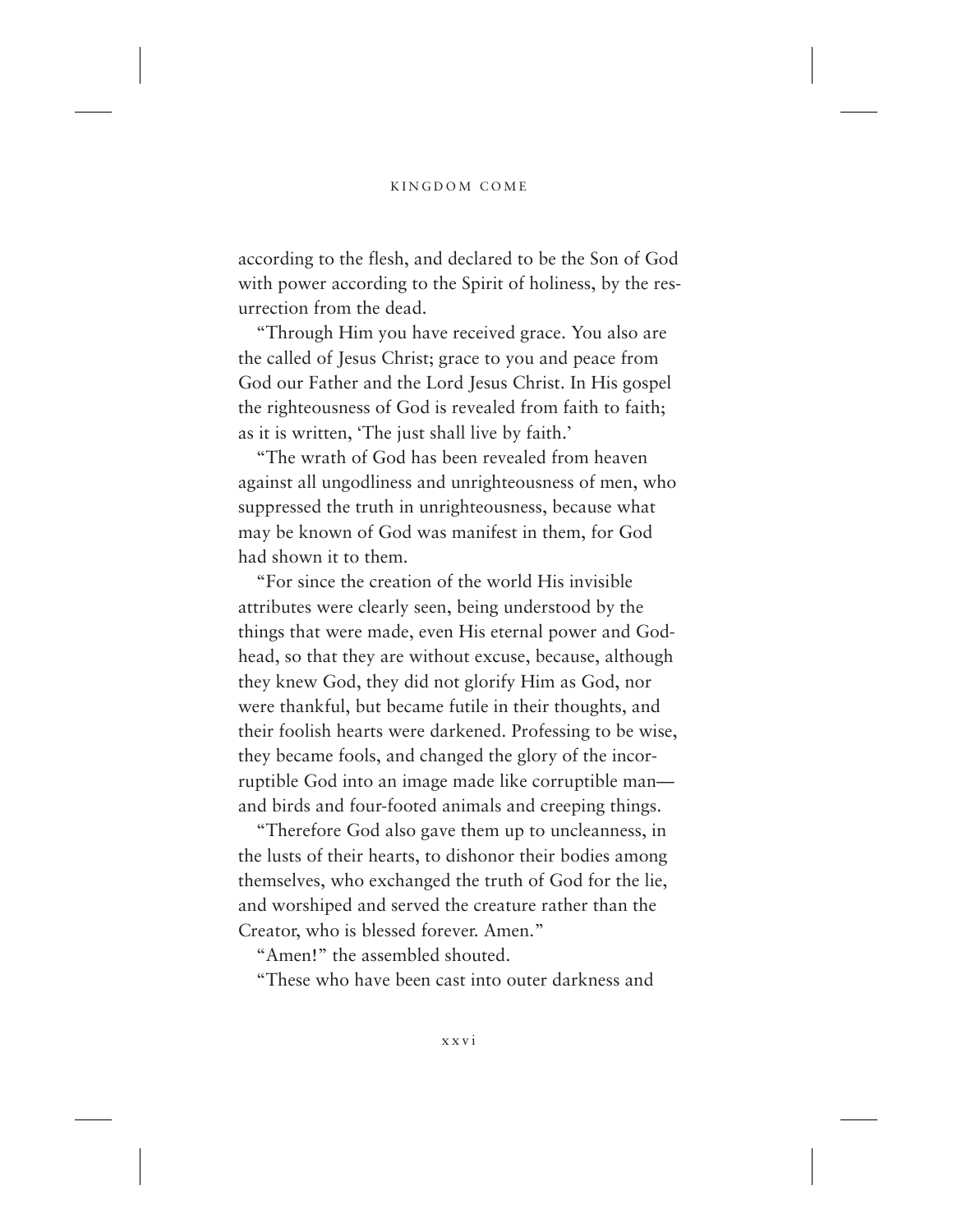await the Great White Throne Judgment a thousand years hence were indeed without excuse. God sent His Holy Spirit as on the Day of Pentecost, plus the two preachers from heaven who proclaimed His gospel for three and a half years, plus 144,000 witnesses from the twelve tribes. Endless warnings and acts of mercy were extended to these who continued to be lovers of themselves rather than of God."

It hit Rayford that all who were left were believers, worshipers of Christ, and that he himself was among those who would populate the millennial kingdom.

Gabriel gestured that everyone should sit. When all were situated, he smiled broadly and pronounced loudly, "Blessed and holy is he who has part in the first resurrection. Over such the second death has no power, but they shall be priests of God and of Christ, and shall reign with Him a thousand years.

"The Mighty One, God the Lord, has spoken and called the earth from the rising of the sun to its going down. Out of Zion, the perfection of beauty, God will shine forth. Our God has come, and shall not keep silent; He shall call to the heavens from above, and to the earth, that He may judge His people!"

With that Jesus stood, and Gabriel moved to stand behind the throne with the other angels. And Jesus said, "Gather My saints together to Me, those who have made a covenant with Me by sacrifice! Come forth!"

From everywhere, from the earth and beyond the clouds, came the souls of those who had died in faith, whom Chaim and Tsion had often referred to as "the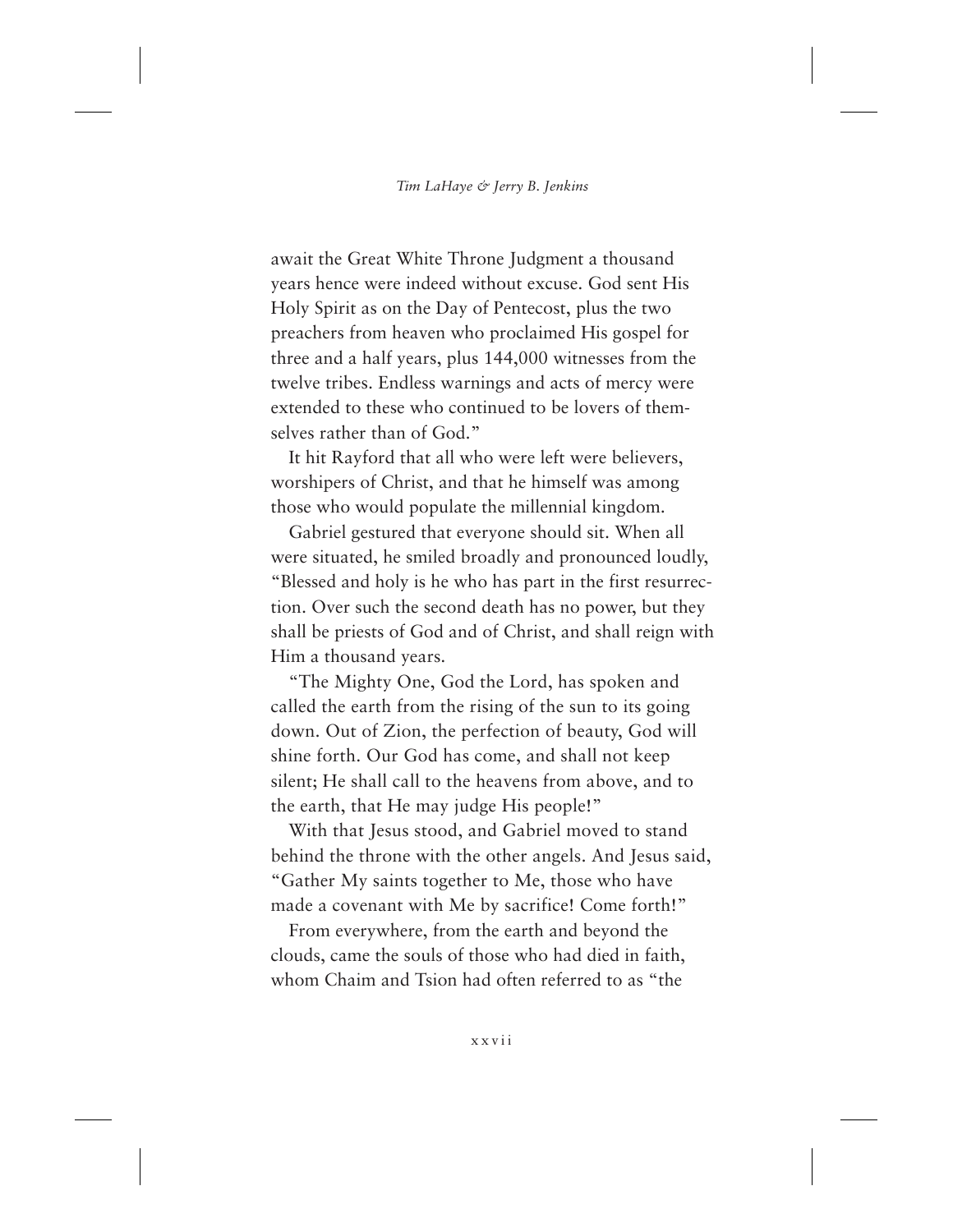believing dead" and whom Rayford knew now also included Tsion himself—along with many more of Rayford's friends and loved ones.

Jesus began by honoring the saints of the Old Testament, those Rayford had only heard and read about. Rather than handling this the way He had the individual audiences with the tribulation saints—supernaturally dealing with them all in what seemed an instant—Jesus this time gave the spectators His strength and patience. The ceremony must have gone on for days, Rayford eventually decided, but he felt neither hunger nor thirst, no fatigue, not even an ache or a cramp from sitting in the sand that long. He loved every minute, knowing that when Jesus finished with the Old Testament saints, he would get to the tribulation martyrs. Waiting for his friends and loved ones to be recognized would be akin to waiting for Chloe's name to be called when she graduated from high school, but the reunion afterward would make it all worthwhile.

He glanced at his watch every few hours and realized how long it had taken to cover most of the Old Testament saints. Many he had never heard of—either he had not studied enough or these were some whose exploits had not been recorded. And yet God knew. He knew their hearts, knew of their sacrifice, knew of their faith. And one by one Jesus honored them as He embraced them and they knelt at His feet, and He said, "Well done, good and faithful servant."

As they came to Him one by one, Jesus said, "Without faith it is impossible to please God, for he who comes to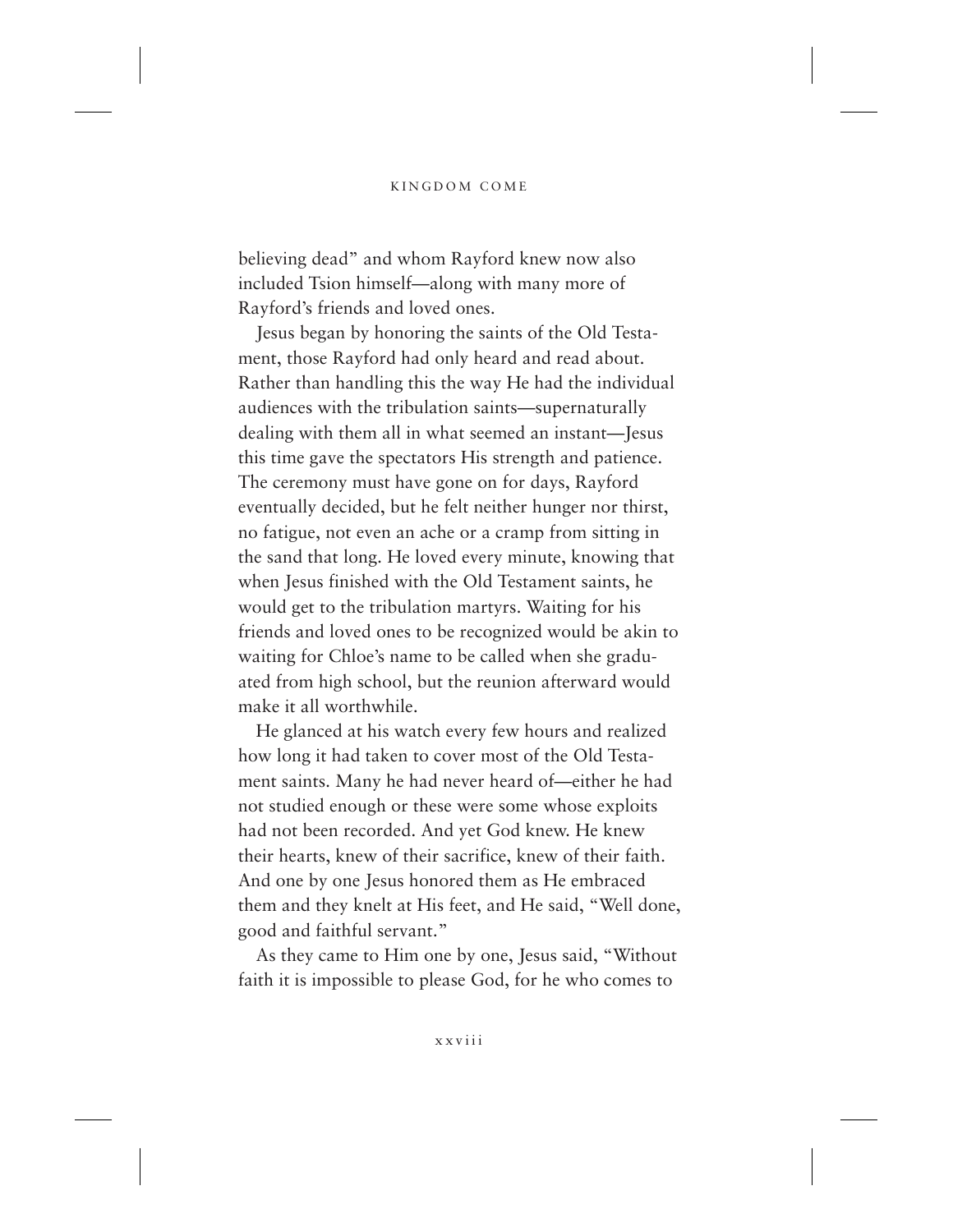My Father must believe that He is, and that He is a rewarder of those who diligently seek Him."

There was Noah, humbly kneeling, receiving his reward. Jesus said, "By faith, being divinely warned of things not yet seen, you moved with godly fear, prepared an ark for the saving of your household, by which you condemned the world and became heir of the righteousness which is according to faith."

Hours later it seemed everyone roused when it was Abraham's turn. Jesus said, "By faith you obeyed when you were called to go out to the place you would receive as an inheritance. And you went out, not knowing where you were going. By faith you dwelt in the land of promise as in a foreign country, dwelling in tents with Isaac and Jacob, the heirs with you of the same promise; for you waited for the city which had foundations, whose builder and maker was God."

Sarah was right behind him, and Jesus said to her, "By faith you yourself also received strength to conceive seed, and you bore a child when you were past the age, because you judged Him faithful who had promised. Therefore from one man, your husband, and him as good as dead, were born as many as the stars of the sky in multitude—innumerable as the sand which is by the seashore."

Jesus addressed the spectators. "These all died in faith, not having received the promises, but having seen them afar off were assured of them, embraced them and confessed that they were strangers and pilgrims on the earth. For those who say such things declare plainly that they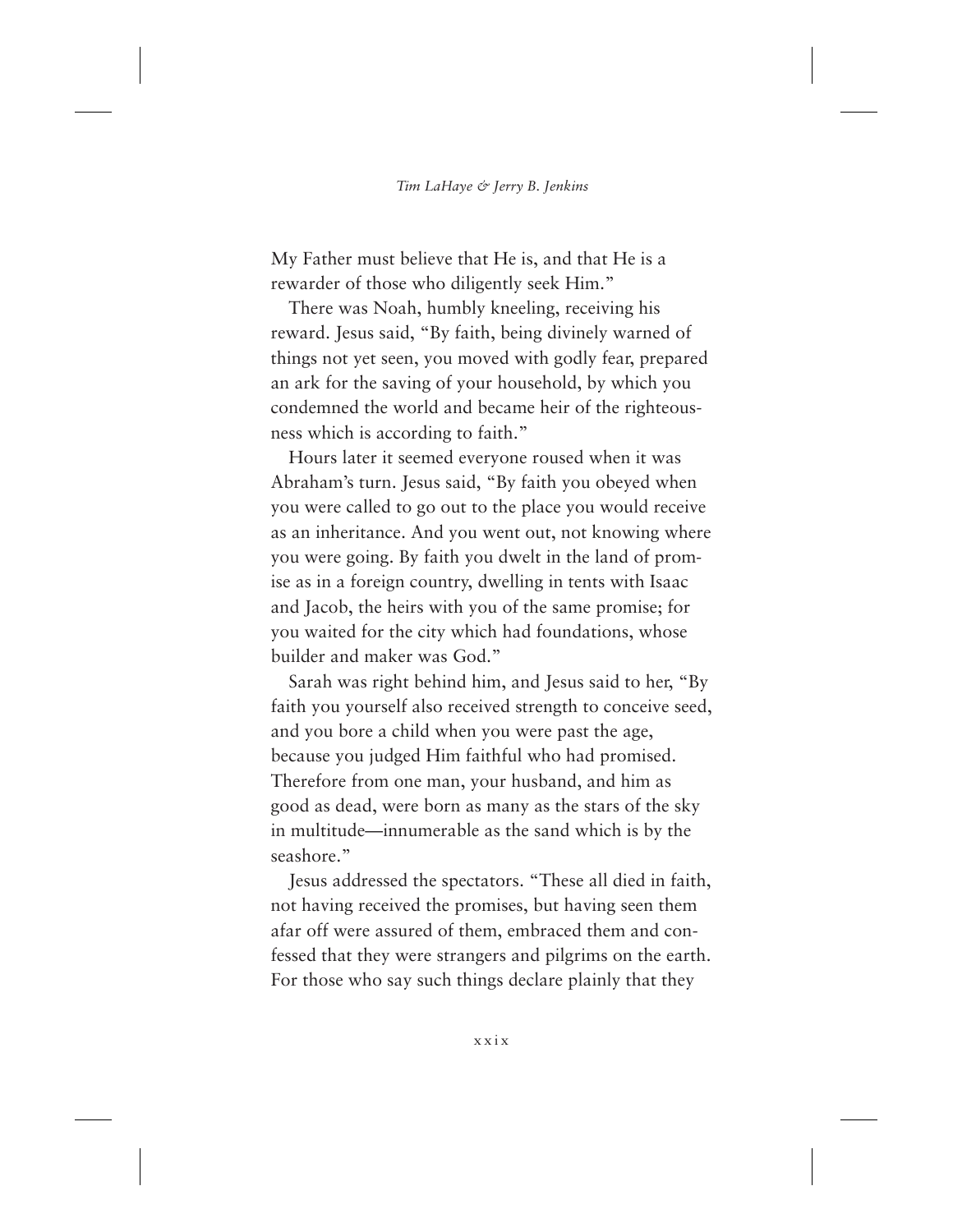seek a homeland. And truly if they had called to mind that country from which they had come out, they would have had opportunity to return. But now they desire a better, that is, a heavenly country. Therefore I am not ashamed to be called their God, for I am preparing a city for them.

"By faith Abraham, when he was tested, offered up Isaac, and he who had received the promises offered up his only begotten son, of whom it was said, 'In Isaac your seed shall be called,' concluding that God was able to raise him up, even from the dead."

Later Jacob approached the throne, and Jesus said, "By faith, when you were dying, you blessed each of the sons of Joseph, and worshiped, leaning on the top of your staff."

And behind him, Joseph. Jesus told him, "By faith you, when you were dying, made mention of the departure of the children of Israel, and gave instructions concerning your bones."

All around, Jews began to stand. Soon everyone was on their feet. Moses himself was kneeling at the feet of Jesus with a man and a woman, and the Lord embraced them and said, "Well done, good and faithful servants. By faith, when your son was born, you hid him three months, because you saw he was a beautiful child; and you were not afraid of the king's command.

"And you, Moses, when you became of age, by faith refused to be called the son of Pharaoh's daughter, choosing rather to suffer affliction with the people of God than to enjoy the passing pleasure of sin, esteeming My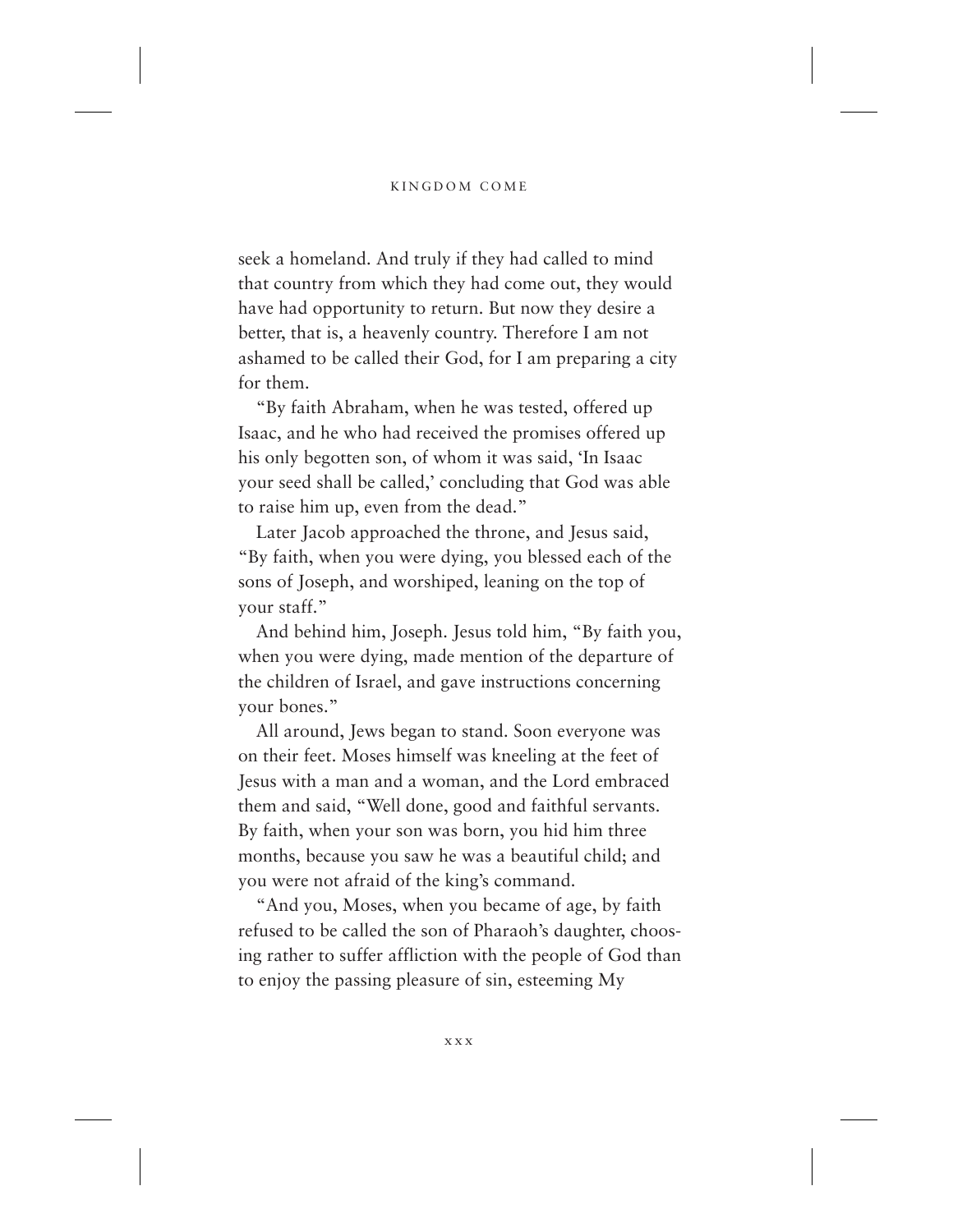reproach greater riches than the treasures in Egypt; for you looked to the reward. By faith you forsook Egypt, not fearing the wrath of the king; for you endured as seeing Him who is invisible.

"By faith you kept the Passover and the sprinkling of blood, lest he who destroyed the firstborn should touch them.

"By faith you led My children through the Red Sea as by dry land, whereas the Egyptians, attempting to do so, were drowned."

A woman knelt before Jesus. He said, "By faith, Rahab, you did not perish with those who did not believe, because you received My spies with peace."

When all the heroes of the Old Testament, including Gideon and Barak and Samson and Jephthah, also David and Samuel and the prophets had been honored, Jesus stood and said, "These through faith subdued kingdoms, worked righteousness, obtained promises, stopped the mouths of lions, quenched the violence of fire, escaped the edge of the sword, out of weakness were made strong, became valiant in battle, turned to flight the armies of the aliens.

"Women received their dead raised to life again. And others were tortured, not accepting deliverance, that they might obtain a better resurrection.

"Still others had trial of mocking and scourgings, yes, and of chains and imprisonment. They were stoned, they were sawn in two, were tempted, were slain with the sword. They wandered about in sheepskins and goatskins, being destitute, afflicted, tormented—of whom the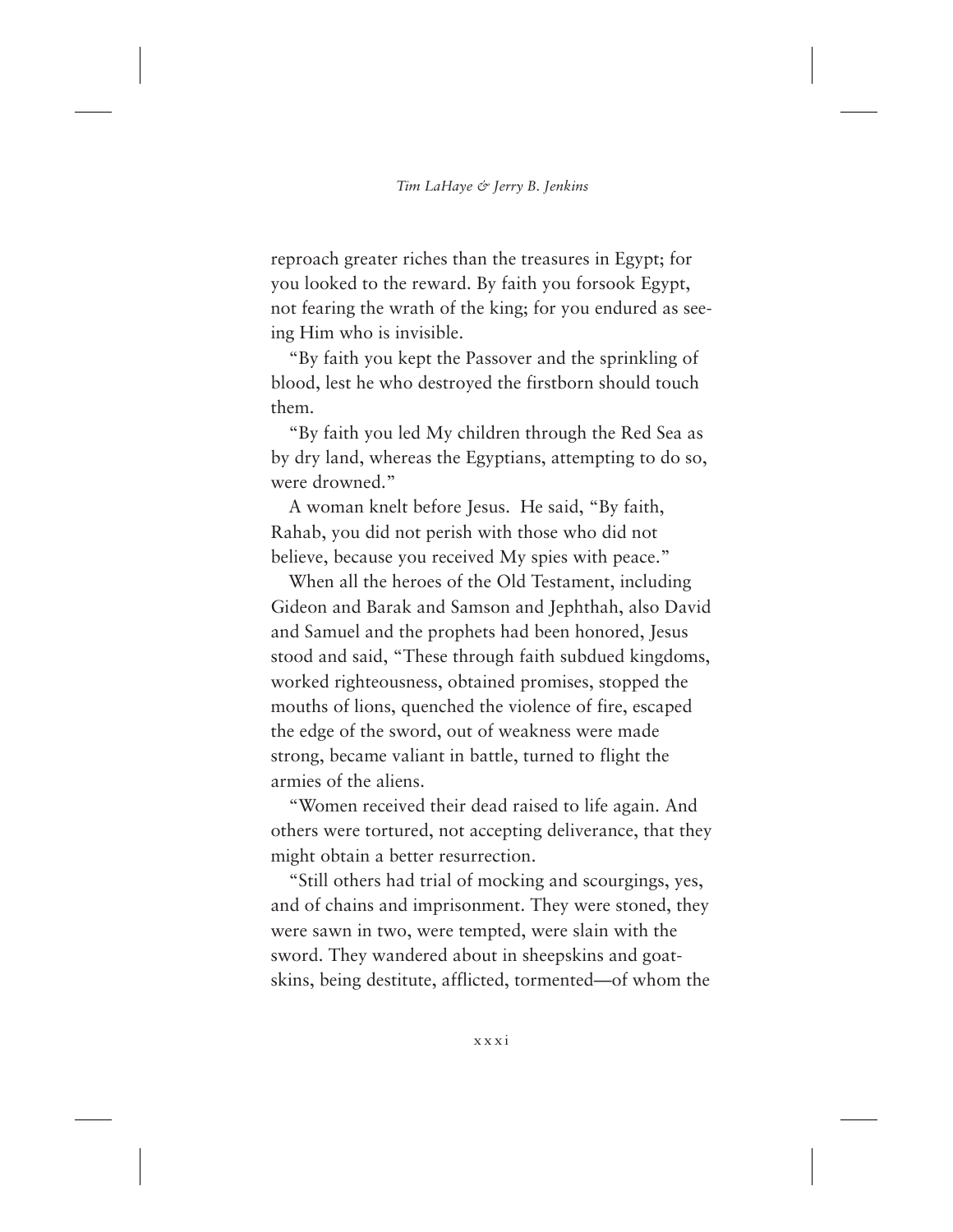world was not worthy. They wandered in deserts and mountains, in dens and caves of the earth.

"And all these obtained a good testimony through faith."

"It might be a little late to be asking this, Chaim," Rayford said, "but what kind of a relationship will I have with Irene now? And Amanda. I know that's the kind of question Jesus was asked when the Pharisees were trying to trip Him up, but I sincerely need to know."

"All I can tell you is what Jesus said. 'In the resurrection they neither marry nor are given in marriage, but are like angels of God in heaven. For when they rise from the dead, they neither marry nor are given in marriage. But those who are counted worthy to attain that age'—meaning this time period right now—'and the resurrection from the dead, neither marry nor are given in marriage.' I cannot make it any plainer than that."

"So only the people who reach the Millennium alive will marry and have children."

"Apparently."

Rayford also looked forward to meeting his heroes from the Old Testament. "We *do* get to interact with those guys, don't we?"

"Absolutely," Chaim said. "In Matthew 8:11 Jesus says, 'Many will come from east and west, and sit down with Abraham, Isaac, and Jacob in the kingdom of heaven.'"

But for now the Old Testament saints were not min-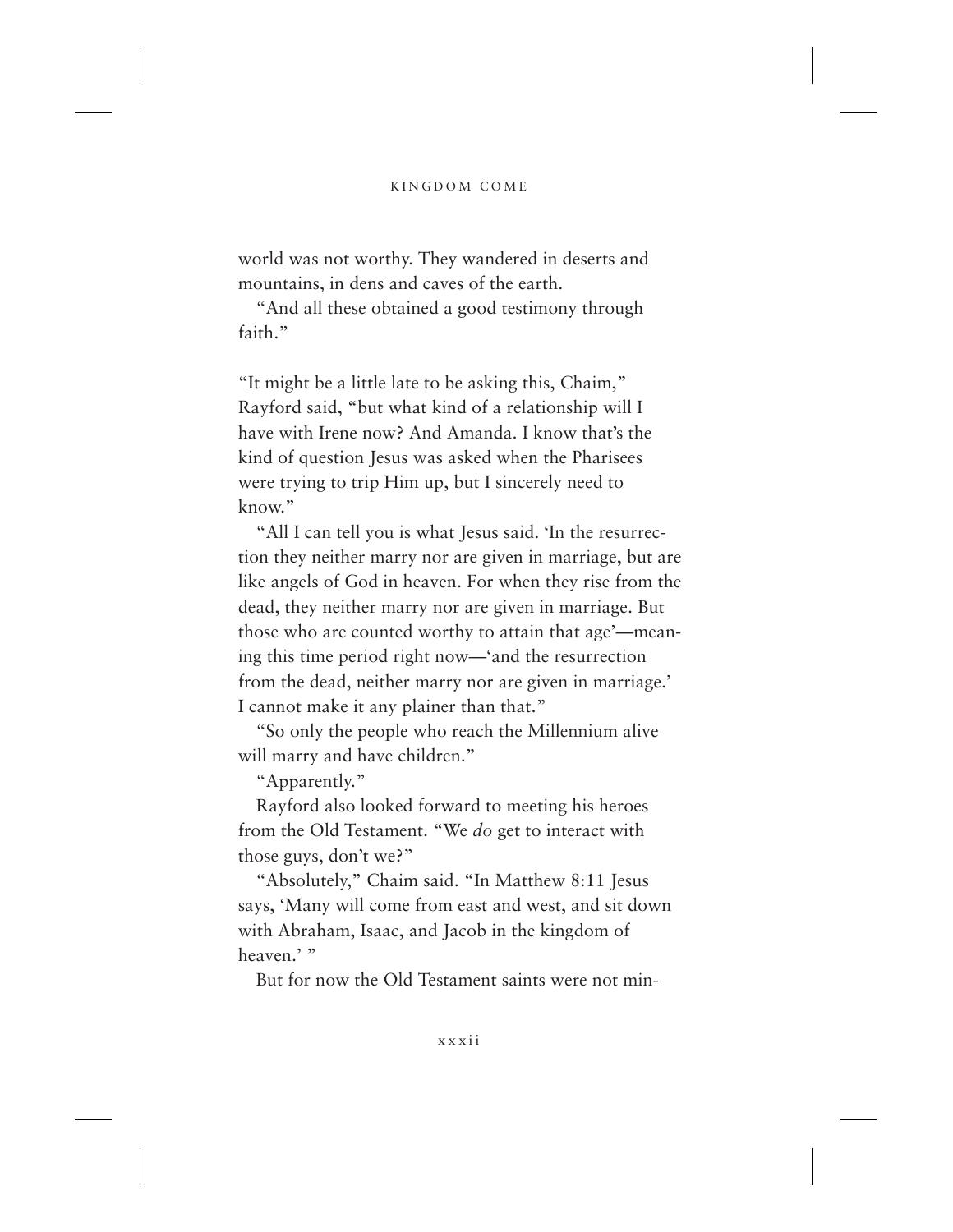gling. They too had become spectators, because the multitude that no man could number was lined up at the throne, awaiting their rewards.

"Those who were killed for the testimony of Jesus," Chaim said, "which pretty much covers any believer who died during the Tribulation, will be honored. But those who were actually martyred will be given a special crown."

Gabriel stepped forward one more time and announced, "John the revelator wrote, 'And I saw the souls of those who had been beheaded for their testimony about Jesus, for proclaiming the Word of God, and who had not worshiped the Creature or his statue, nor accepted his mark on their foreheads or their hands. They had come to life again and now they reigned with Christ for a thousand vears.'"

Chaim's assessment proved accurate. Somehow the Lord arranged it so that only those who knew each tribulation saint witnessed them getting their reward. So, rather than Rayford's having to wait through the ceremonies for a million or two strangers to see a friend or loved one, as soon as the festivities began, Bruce Barnes approached the throne.

"Bruce!" Rayford called out, unable to restrain himself, and he stood and applauded. All around him others were doing the same, but they were calling out other names. "Aunt Marge!" "Dad!" "Grandma!"

After Rayford witnessed the honoring of many old friends and acquaintances and loved ones, finally there was Chloe, and right behind her Buck and Tsion.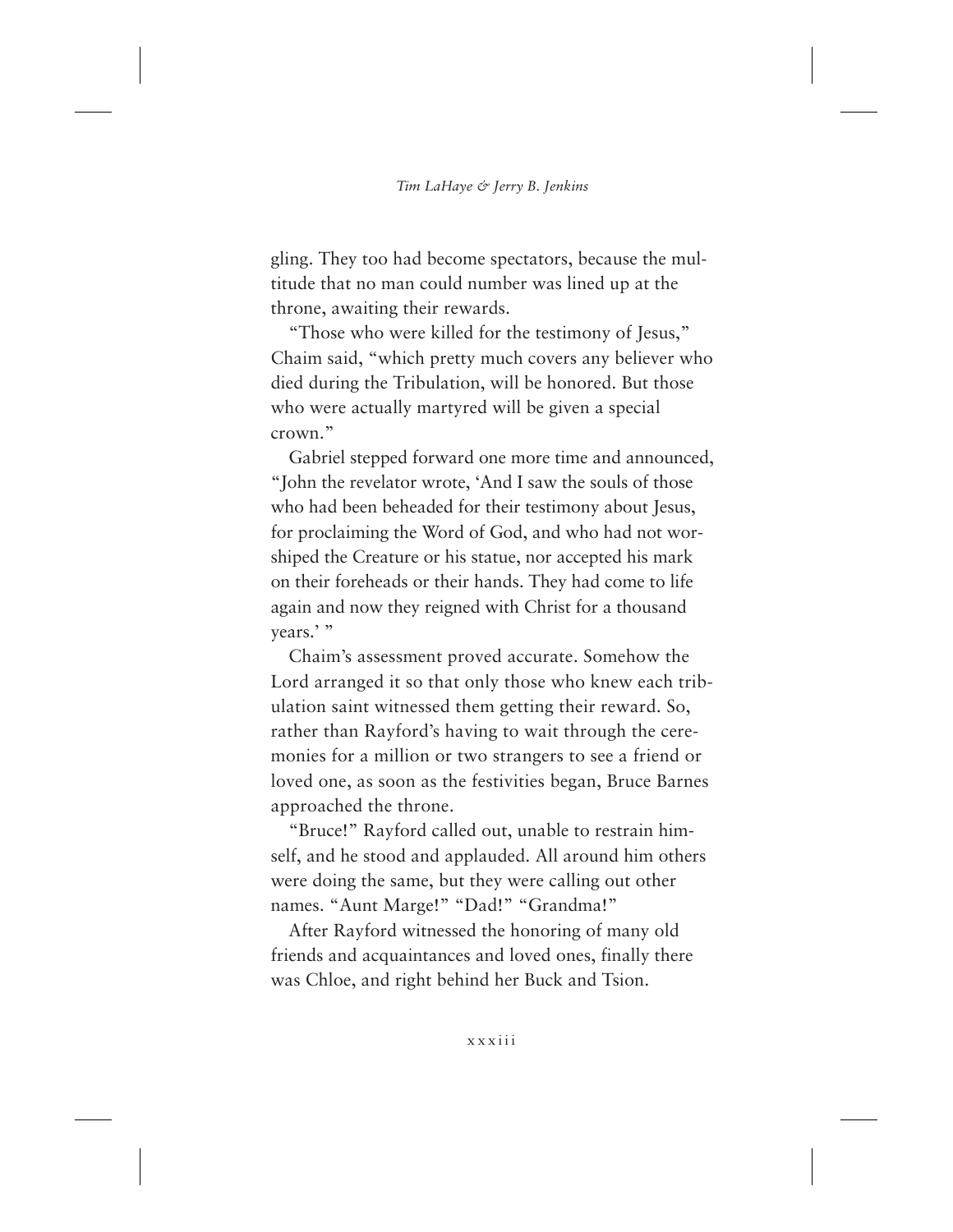Rayford kept shouting and clapping as his daughter, sonin-law, and spiritual adviser received their *well-done,* their embrace, and their martyr's crown. The entire heavenly host applauded each martyr.

Of Chloe, Jesus said, "You too suffered the guillotine for My name's sake, speaking boldly for Me to the end. Wear this for eternity."

Of Buck he said, "You and your wife gave up a son for My sake, but he shall be returned to you, and you shall be recompensed a hundredfold. You will enjoy the love of the children of others during the millennial kingdom."

Jesus took extra time with Tsion Ben-Judah, praising him for "your bold worldwide proclamation of Me as the Messiah your people had for so long sought, the loss of your family—which shall be restored to you—your faithful preaching of My gospel to millions around the world, and your defense of Jerusalem until the moment of your death. Untold millions joined Me in the kingdom because of your witness to the end."

Rayford enjoyed Jesus' welcome to dozens of others whose names he had forgotten, underground believers in various countries who had worked through the co-op, hosted Trib Force people, and sacrificed their lives in defense of the gospel.

Only by the miraculous work of God through Jesus, the honoring of more than two hundred million tribulation martyrs and saints was suddenly over. Jesus stood at the front edge of the vast platform and spread His arms, as if to encompass the mighty throng of souls, most with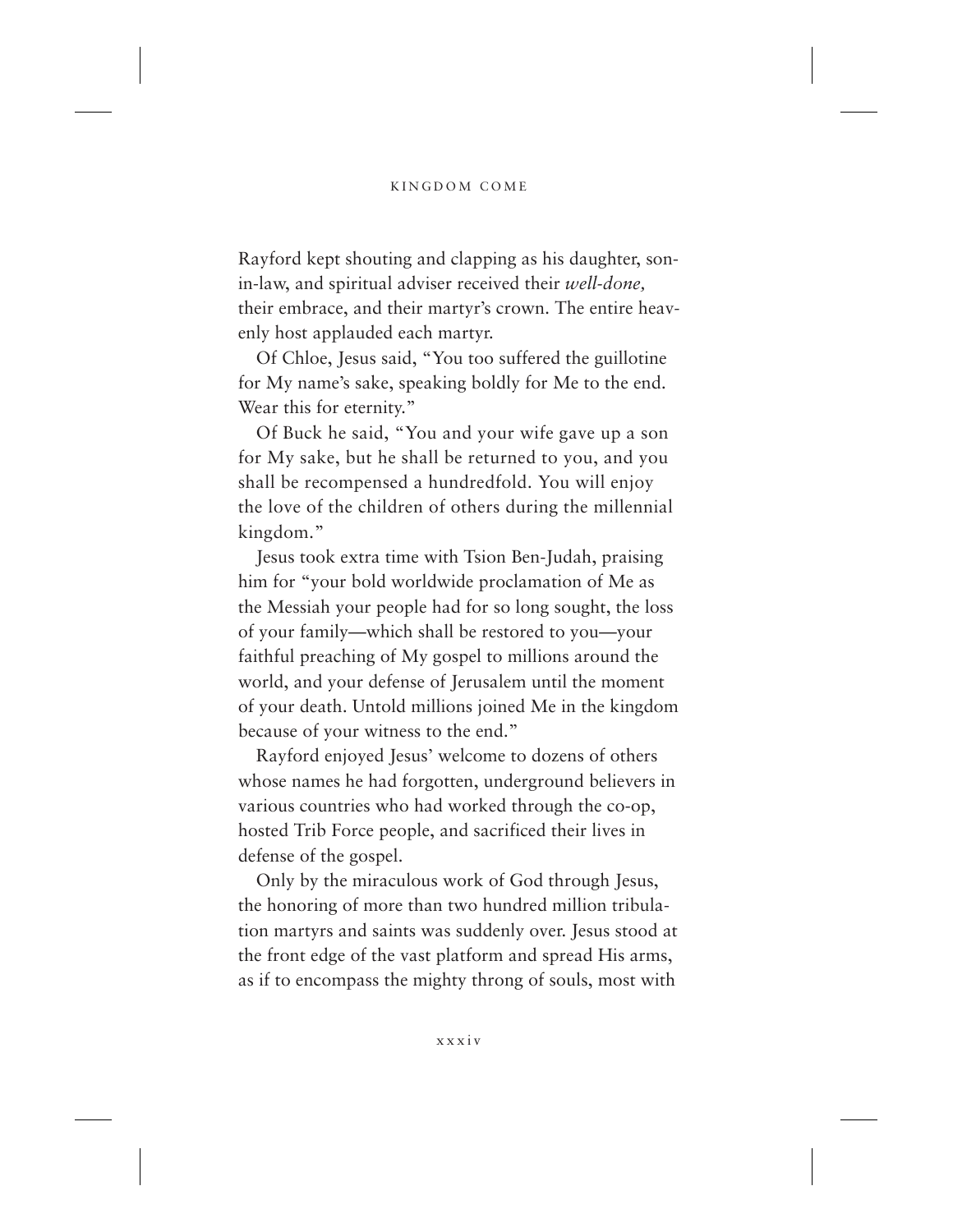glorified bodies, the rest mere mortals who had survived the Tribulation.

"I will declare the decree," He said. "The Lord has said to Me, 'You are My Son, today I have begotten You. Ask of Me, and I will give You the nations for Your inheritance, and the ends of the earth for Your possession. You shall break them with a rod of iron; You shall dash them to pieces like a potter's vessel.'

"Now therefore, I say be wise, O kings; be instructed, you judges of the earth. Serve the Lord with fear, and rejoice with trembling. Kiss the Son, lest He be angry, and you perish in the way, when His wrath is kindled but a little. Blessed are all those who put their trust in Him.

"I welcome you, one and all, to the kingdom I have prepared for you. Rayford, welcome."

"Thank You, Lord."

How anyone found anyone else in the endless mass of souls was a miracle in itself. Rayford saw Chaim making a beeline to Tsion, who was already in the embrace of his wife and two children. Albie and Mac were laughing and shouting and hugging.

There were Buck and Chloe running to Kenny as he ran to them.

And seemingly out of nowhere, at Rayford's elbow stood Irene. One thing he could say for the glorified body: She looked herself, and as if she had not aged. Indeed, she looked younger. No way could she say the same for him.

"Hi, Rafe," she said, smiling.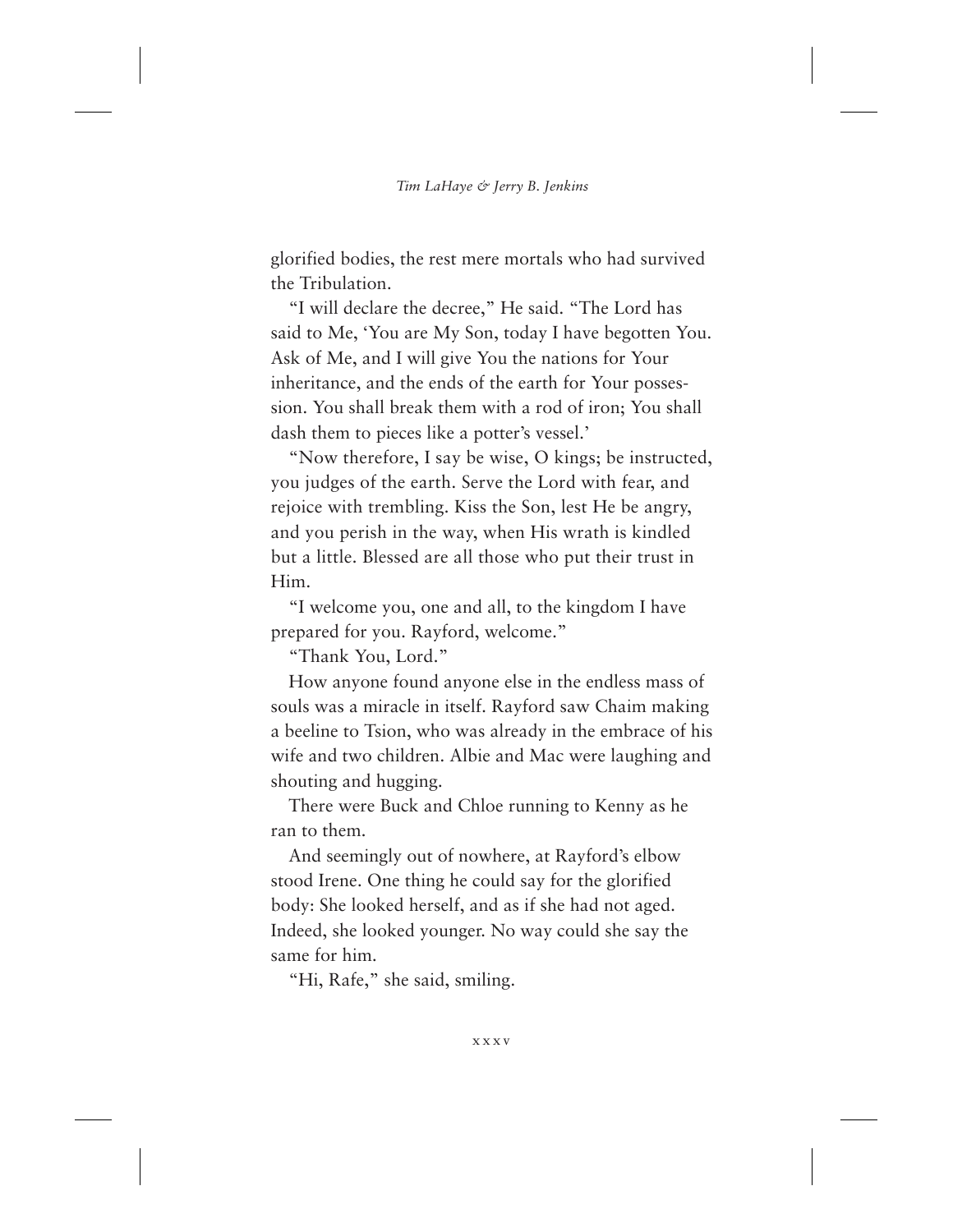"Irene," he said, holding her. "You're permitted one cosmic I-told-you-so."

"Oh, Rayford," she said, stepping back as if to get a good look at him. "I've just been so grateful that you found Jesus and so thrilled at how many souls are here because of what you and Chloe and the others did." She looked behind him. "Raymie," she said, "come here."

Rayford turned and there was his son, suddenly full grown. He scooped him in a tight embrace. "Even you knew the truth that I didn't," he said.

"I can't tell you how great it is to see you here, Dad."

Rayford pointed to Buck and Chloe and Kenny. "You know who that is?"

"Of course," Irene said. "That's my grandson—your nephew, Raymie."

They approached shyly, but it was Buck who broke the ice as Chloe gathered in her parents. "So nice to meet you, finally," he said, shaking his mother-in-law's hand. "I've heard so much about you."

As they laughed and hugged and praised God for each other and for their salvation, Amanda White Steele approached. "Rayford," she said. "Irene."

"Amanda!" Irene said, pulling her close. "Would you believe I prayed for you even after I was raptured?"

"It worked."

"I know it did. And you and Rafe were happy for a time."

"I was so afraid this would be awkward," Rayford said.

"Not at all," Irene said. "I didn't begrudge you a good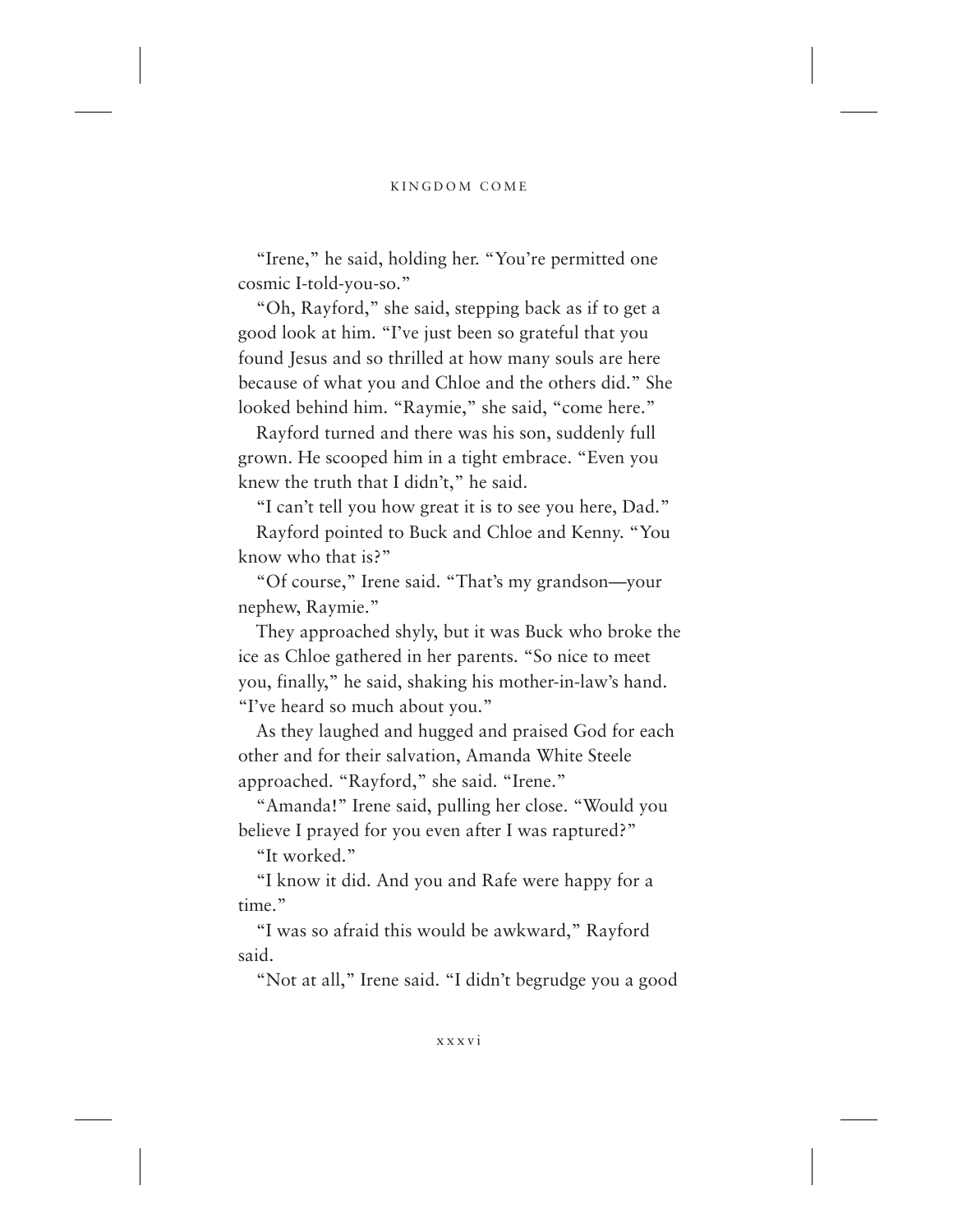wife and companionship. I was so thrilled that you both had come to Jesus. You're going to find that He is all that matters now."

"And I," Amanda said, "am just so happy you made it through the Tribulation, Rayford." She turned back to Irene and took her arm. "You know, your witness and character were the reasons I came to the Lord."

"I knew that was your testimony," Irene said. "But I hadn't recalled making any impression on you."

"I don't think you tried. You just did."

Rayford had the feeling that his family would be close, affectionate friends throughout the Millennium. He didn't understand it all yet, in fact hardly any of it. But he had to agree with Irene: Jesus was all that mattered anymore. There would be no jealousy, envy, or sin. Their greatest joy would be in serving and worshiping their Lord, who had brought them to Himself.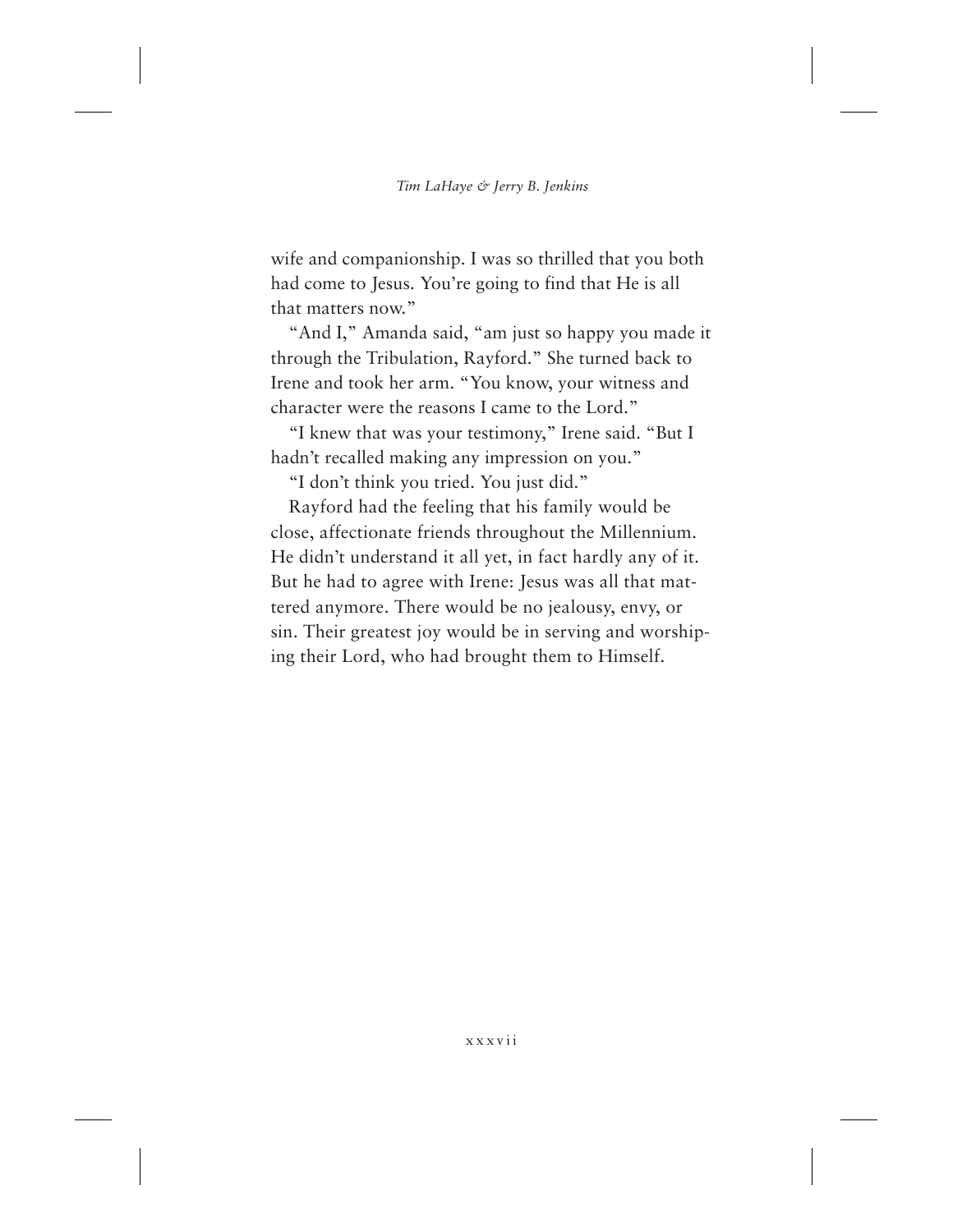### THE SEVENTY-FIVE-DAY INTERVAL

DANIEL 12:11-12 indicates a seventy-five-day interval between the glorious appearing of Christ on earth and the start of the thousand-year kingdom: "And from the time that the daily sacrifice is taken away, and the abomination of desolation is set up, there shall be one thousand two hundred and ninety days. Blessed is he who waits, and comes to the one thousand three hundred and thirty-five days."

Jesus returns at the end of the "seventieth week" (Daniel 9:24-27), which is divided into halves of 1,260 days each. A careful reading of the entire chapter of Daniel 12 tells us that Christ's return occurs at the end of the second set of 1,260 days.

Daniel 12:11 speaks of something accomplished at the end of 1,290 days—thirty days beyond the Glorious Appearing. As the verse deals with temple sacrifices and the "abomination of desolation," it is safe to conclude that the first thirty-day interval relates to the temple.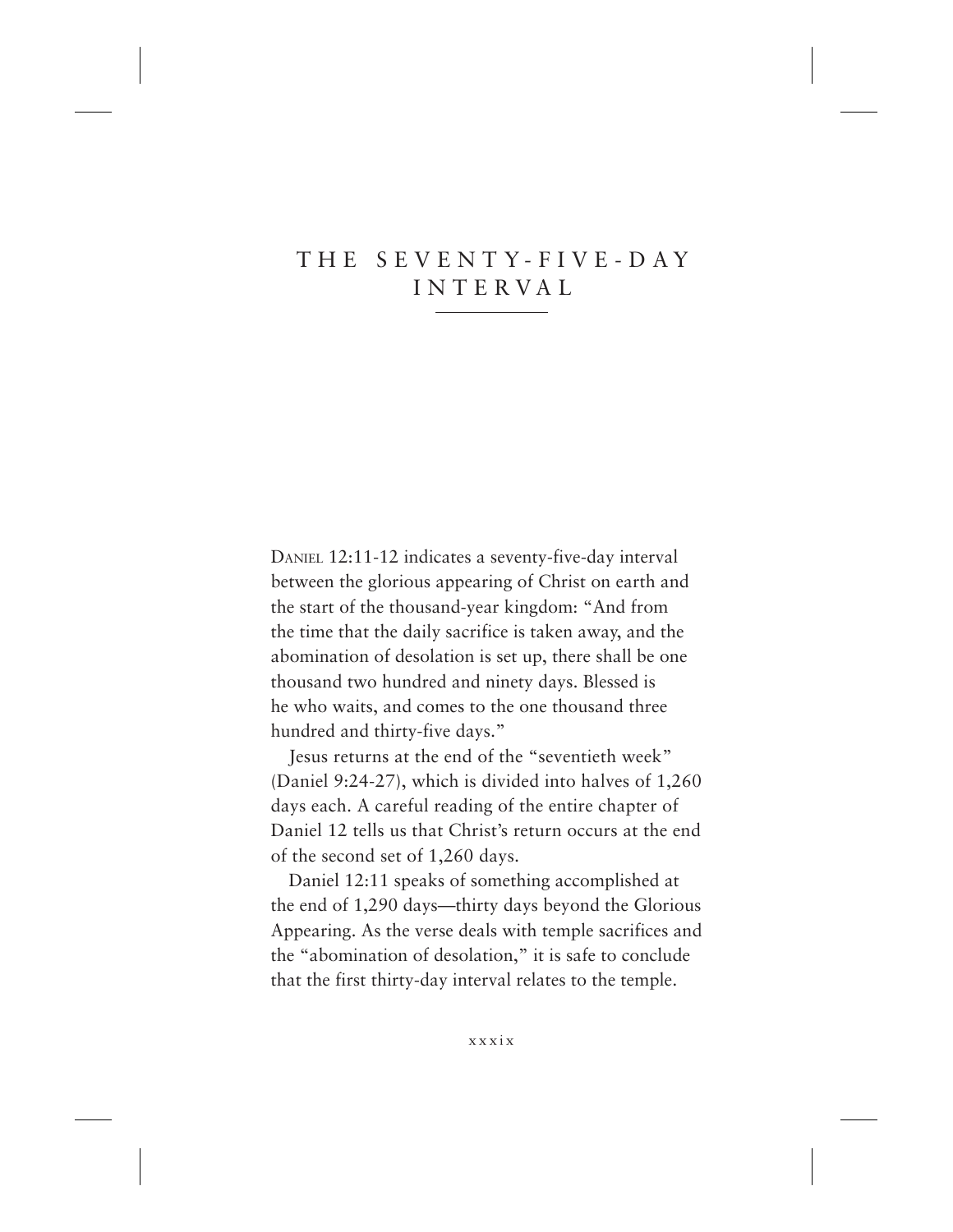Ezekiel 40–48 tells us that the Lord will establish a temple during the Millennium, thus the thirty days will likely be when He accomplishes that.

Daniel 12:12 tells of those "blessed" who reach 1,335 days, which adds another forty-five days to the interval. The "blessed" are qualified to enter the thousand-year messianic kingdom.

From this we conclude that the seventy-five-day interval is a time of preparation of the temple and for the kingdom. Because so much of the earth will have been destroyed during the judgments of the Tribulation, and because the earth will have been leveled except for the area surrounding Jerusalem, it seems logical that the Lord would renovate His creation in preparation for the kingdom.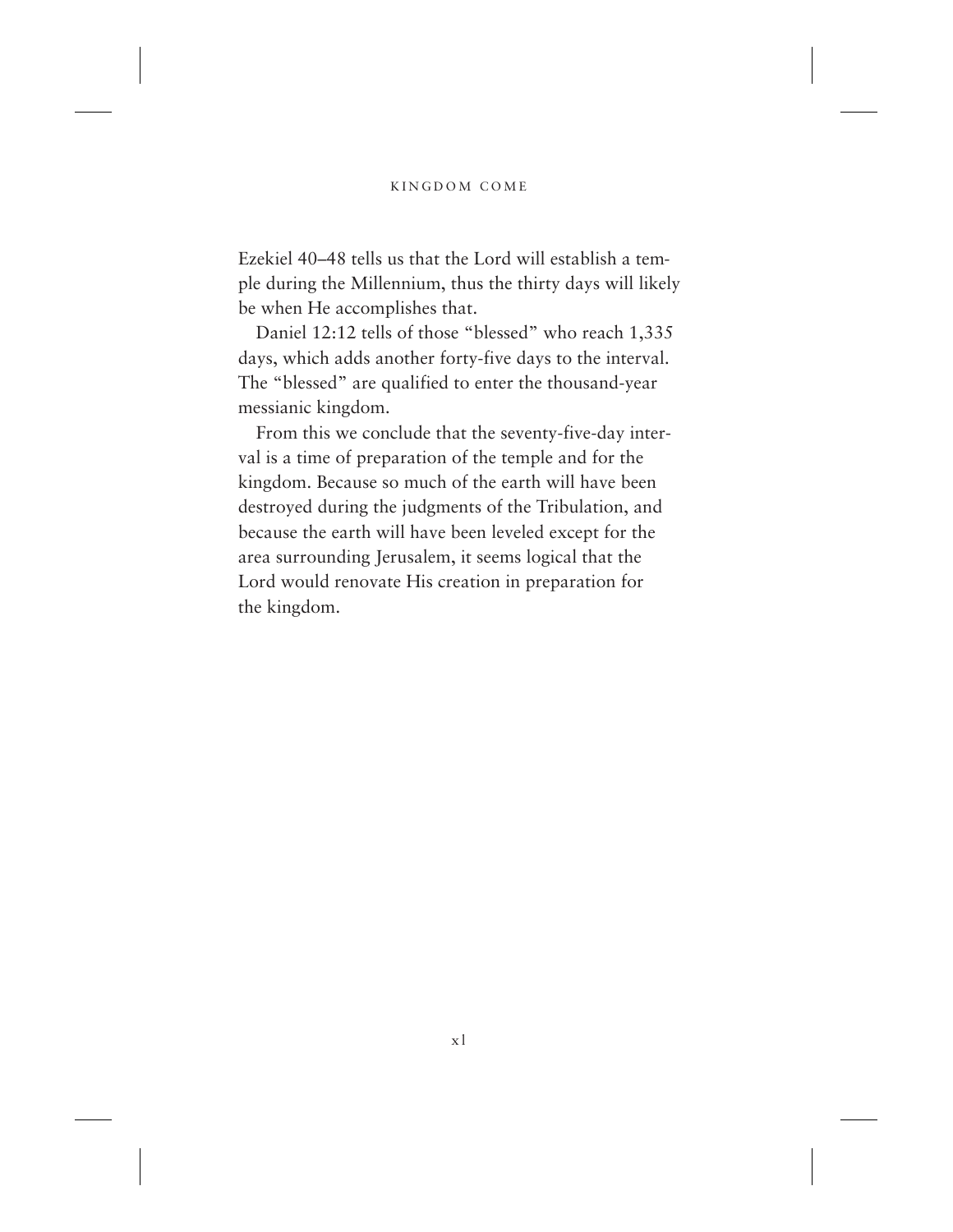#### THE MILLENNIAL KINGDOM

WHILE MOST everything our fictional heroes experienced during the Tribulation would be different after the Glorious Appearing, a few things will remain the same. As in the days before the Rapture and the Tribulation, the sun will rise in the east and set in the west. But what a sun! It will be so bright that people will have to wear sunglasses any time they are outside, twenty-four hours a day. The Scriptures foretell this in Isaiah 30:26: "Moreover the light of the moon will be as the light of the sun, and the light of the sun will be sevenfold." It should not be beyond speculation that these orbs will be supercharged by the Shekinah glory of Christ.

With the moon as bright as the sun is now, people will have to get used to sleeping while it is light outside.

And everyone will speak Hebrew fluently, even if they are unaware of knowing a word of it. In Zephaniah 3:9, the Lord said, "For then I will restore to the peoples a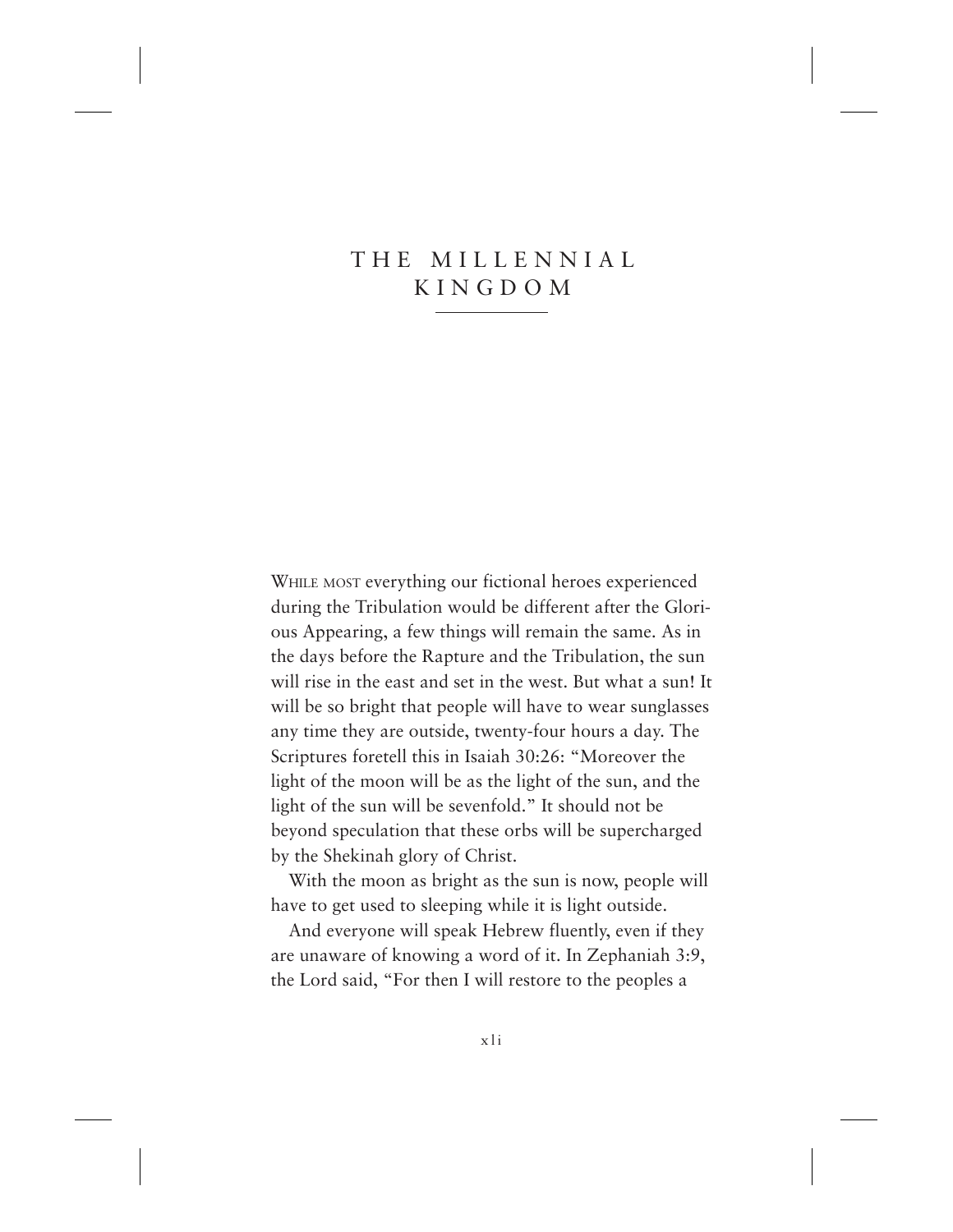pure language, that they all may call on the name of the Lord, to serve Him with one accord."

Hardly anything else, however, will remind anyone of the past. Those who had died and been in heaven with Jesus will recount for the others stories of the spectacular marriage of the Lamb.

Everyone will be assigned temporary housing until Jesus reconstructs the earth. Eventually they will build their own dwellings, but first they will occupy countless structures left empty by the "goat" judgment.

During the seventy-five-day interval that precedes the thousand-year reign of Christ, Jesus will set about re-creating Eden on earth. As the second person of the triune Godhead, long before Jesus first came to earth in human form, He had created the entire earth in six days, merely speaking into being everything that existed.

Between the Tribulation and the Millennium, it appears He will be content to take His time. Jesus will have as His canvas an entire globe that has been shaken flat—except Israel. Around the world, debris from the planetary earthquake will lie hundreds, sometimes thousands, of feet deep. Rock, foliage, buildings, and water will create a residue that coats the earth, leaving everything at sea level. That means, naturally, that in some places the altitude of the sea will have increased with the leveling of mountains. In others, the sea will disappear under new landmasses.

The only place elevated will be the Holy City itself, where the Mount of Olives will have been rent in two and Jerusalem raised hundreds of feet. How appropriate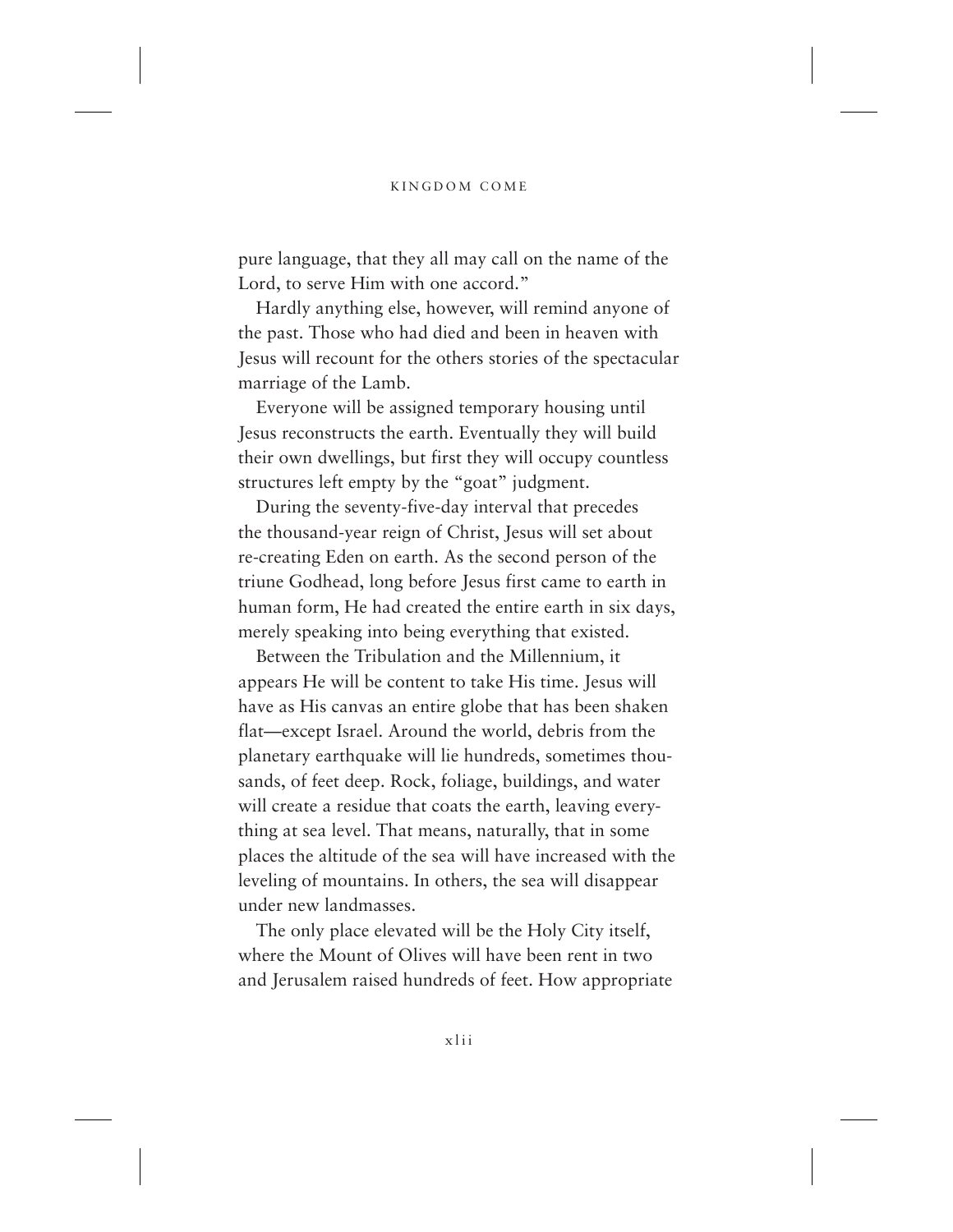that the new, holy capital of the world should stand high above all other cities and nations, more than a thousand feet high and gleaming, pristine, and ready to be redesigned and decorated for and by the Lord Jesus Himself. Every day the landscape will change as full-grown greenery appears.

Do you ever wonder whether this thousand years that precedes the new heaven and the new earth might be boring? Yes, Jesus will be there, He whom we all have longed to see and worship in person ever since we became believers. But with only the like-minded there at least initially—what will everyone do? Sit around and worship?

Perhaps. But imagine euphoria that shows no sign of abating. We'll feel full of the glory and presence of God through Jesus. In our current lives, we are aware of our sin and lowliness. But in the presence of Jesus, the contrast between us and our Savior will be even starker.

Perhaps Jesus will not allow us to dwell on that. Every moment should be filled with joy and wonder and worship, as Jesus continually impresses upon our hearts that He died for us, arose for us, and is preparing a place for us. The Millennium will be all about Jesus, worshiping the Lamb who was slain and now lives forevermore.

The newly developing city of Jerusalem will see its boundaries expanded to accommodate the new temple eighteen miles north of the city, near Shiloh. It will be massive. A paved causeway will lead all the way from Jerusalem to the new temple, where the courtyard alone will be larger than the Old City had been, more than a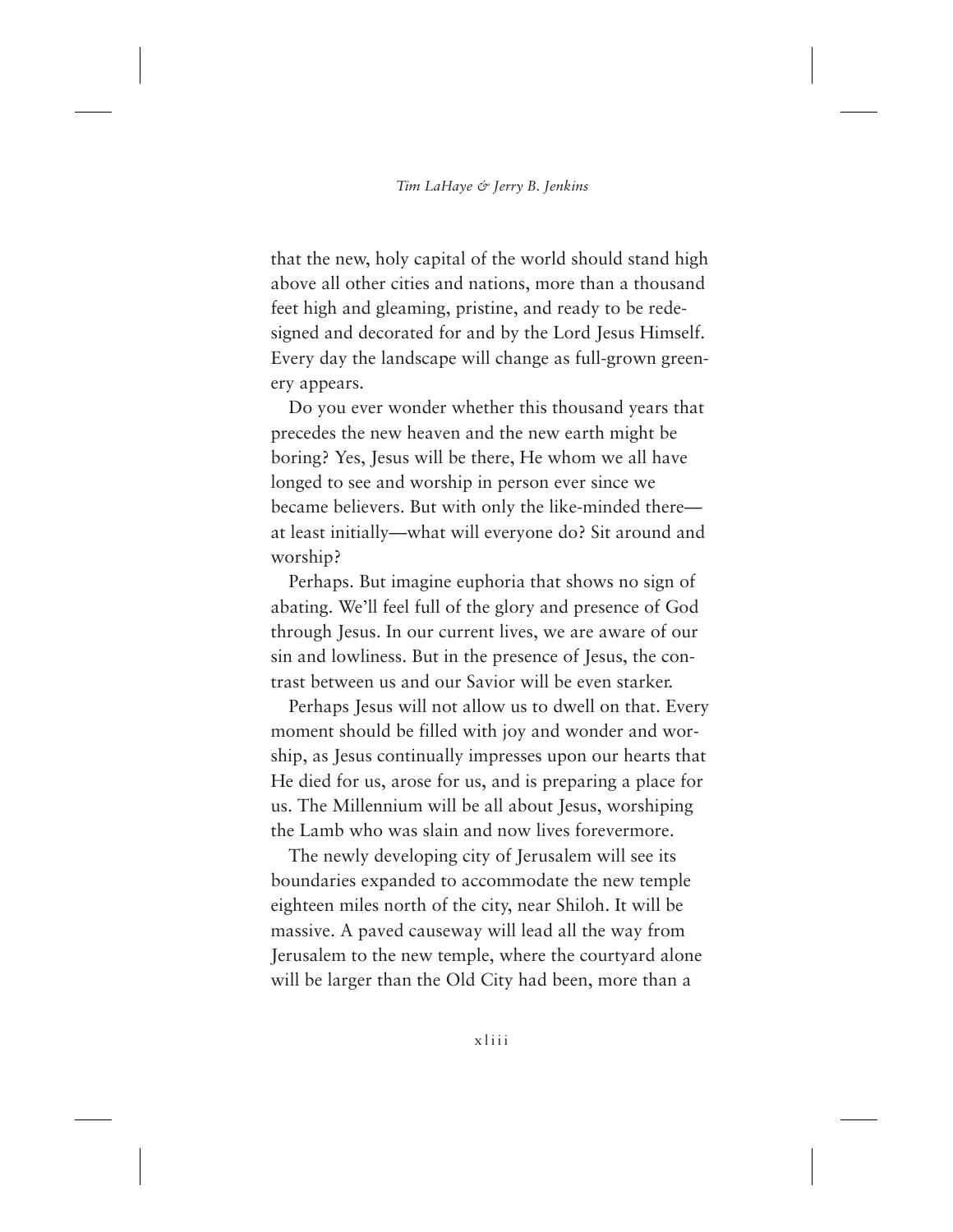mile square. The holy neighborhood for the priests and Levites will encompass an area forty by fifty miles, more than six times the size of greater London and ten times the circumference of the original ancient, walled city.

The reason for this immensity is that the millennial temple will be the only temple, and the entire population of the earth will make use of it at one time or another. Daily during the seventy-five-day interval will come reports of vast creations throughout the rest of the world. Entire continents will become lush and green with rich, black soil extending down hundreds of feet to seas of pure water that spring up to irrigate the land.

As the vast new temple grows each day in the distance, so will the pristine farmlands and orchards throughout the world.

Jesus will be ever present, physically in the city of Jerusalem, soon occupying the temple and retaking the throne of David. The nations will have been granted to Him as an inheritance, and He is to rule the world with an iron rod. People will occupy themselves planting and harvesting and building their own homes.

During the seventy-five-day interval between the Glorious Appearing and the actual start of the millennial kingdom, every day, everywhere we look will bear the divine handiwork of Christ. Everything will be perfect, from the plants and shrubs and trees to the grasses and fields and orchards. The earth will teem with produce and animals of all kinds.

Strangely, all of us will lose any desire to eat meat. Animals will no longer be our meat. Our sustenance will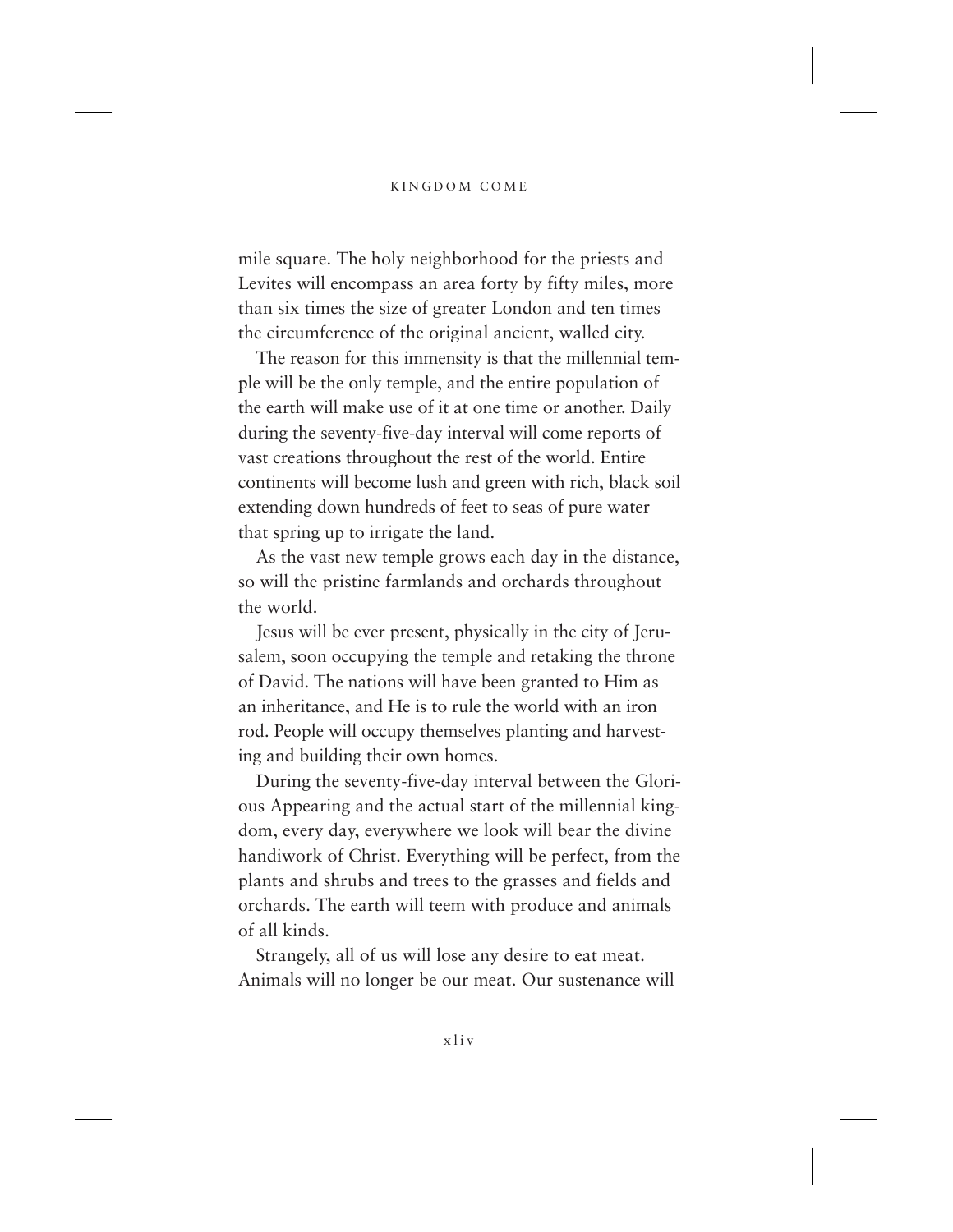come from the bounty of the trees and bushes and vines and from what we ourselves harvest from the earth. God says, "Be glad and rejoice forever in what I create; for behold, I create Jerusalem as a rejoicing, and her people a joy. I will rejoice in Jerusalem, and joy in My people; the voice of weeping shall no longer be heard in her, nor the voice of crying. No more shall an infant from there live but a few days, nor an old man who has not fulfilled his days; for the child shall die one hundred years old, but the sinner being one hundred years old shall be accursed.

"They shall build houses and inhabit them; they shall plant vineyards and eat their fruit; they shall not build and another inhabit; they shall not plant and another eat. For as the days of a tree, so shall be the days of My people, and My elect shall long enjoy the work of their hands. They shall not labor in vain, nor bring forth children for trouble; for they shall be the descendants of the blessed of the Lord, and their offspring with them" (Isaiah 65:18-24).

As for what prayer will be like in that day, the Lord says, "Before they call I will answer; and while they are still speaking I will hear" (Isaiah 65:25).

You may be a stellar student or an athlete or even a bit of a techie, but you will not have to be good with your hands. You may not be a gardener let alone a farmer, and perhaps you always pay to have carpentry, wiring, or plumbing done around the house. But in that day God will plant within you the desire—and the acumen—to do all those things yourself. On the first day of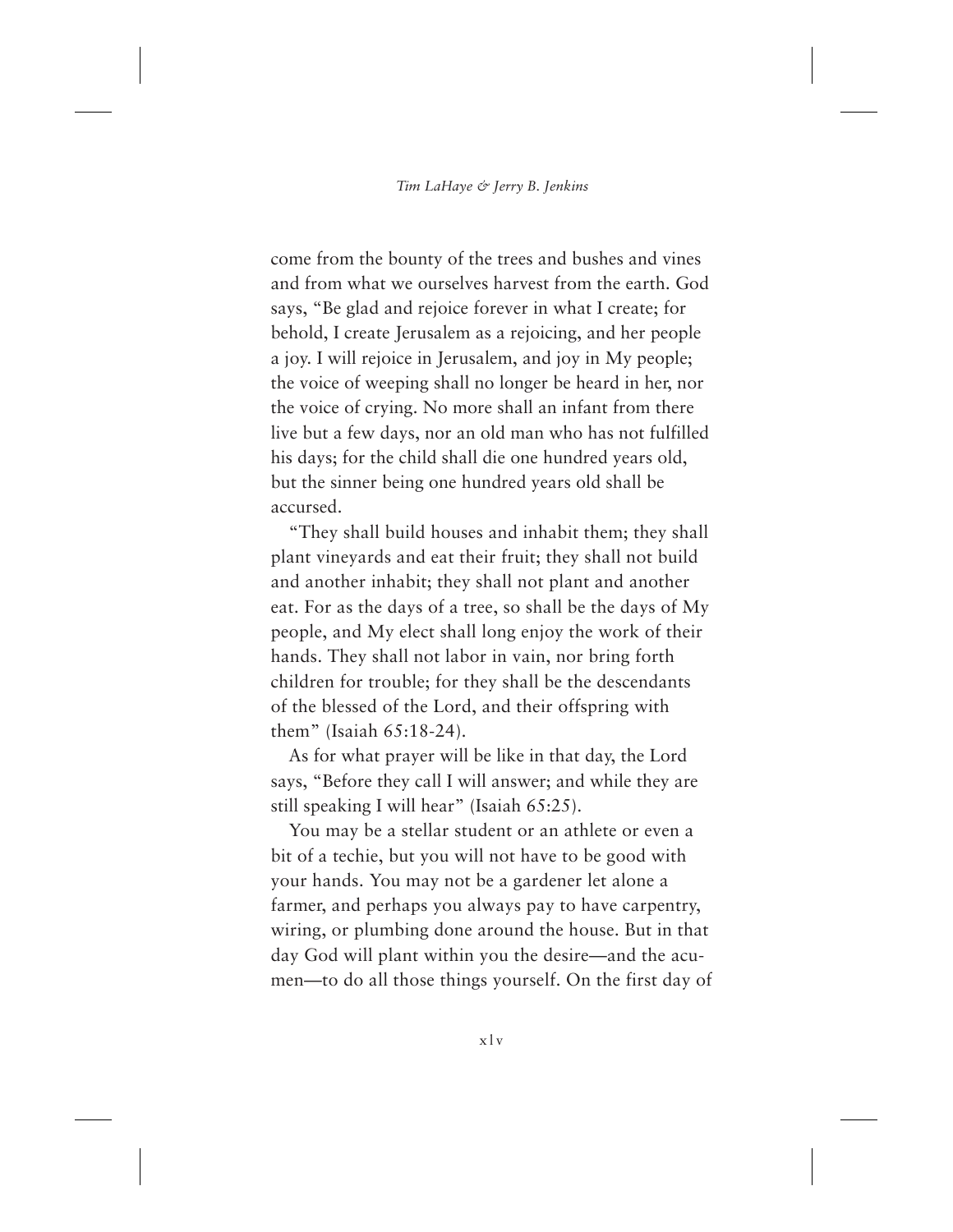the Millennium, you will exercise new muscles, new ideas. You will plant vast acres, tend massive orchards, and build houses. All the knowledge, and the desire, will be poured into you.

You will meet for worship and praise with friends and loved ones, joined by new acquaintances of all colors and nationalities. Some will be compelled to tend animals, and not just tame ones. You will need fear no creature anymore, as "the wolf also shall dwell with the lamb, the leopard shall lie down with the young goat, the calf and the young lion and the fatling together" (Isaiah 11:6).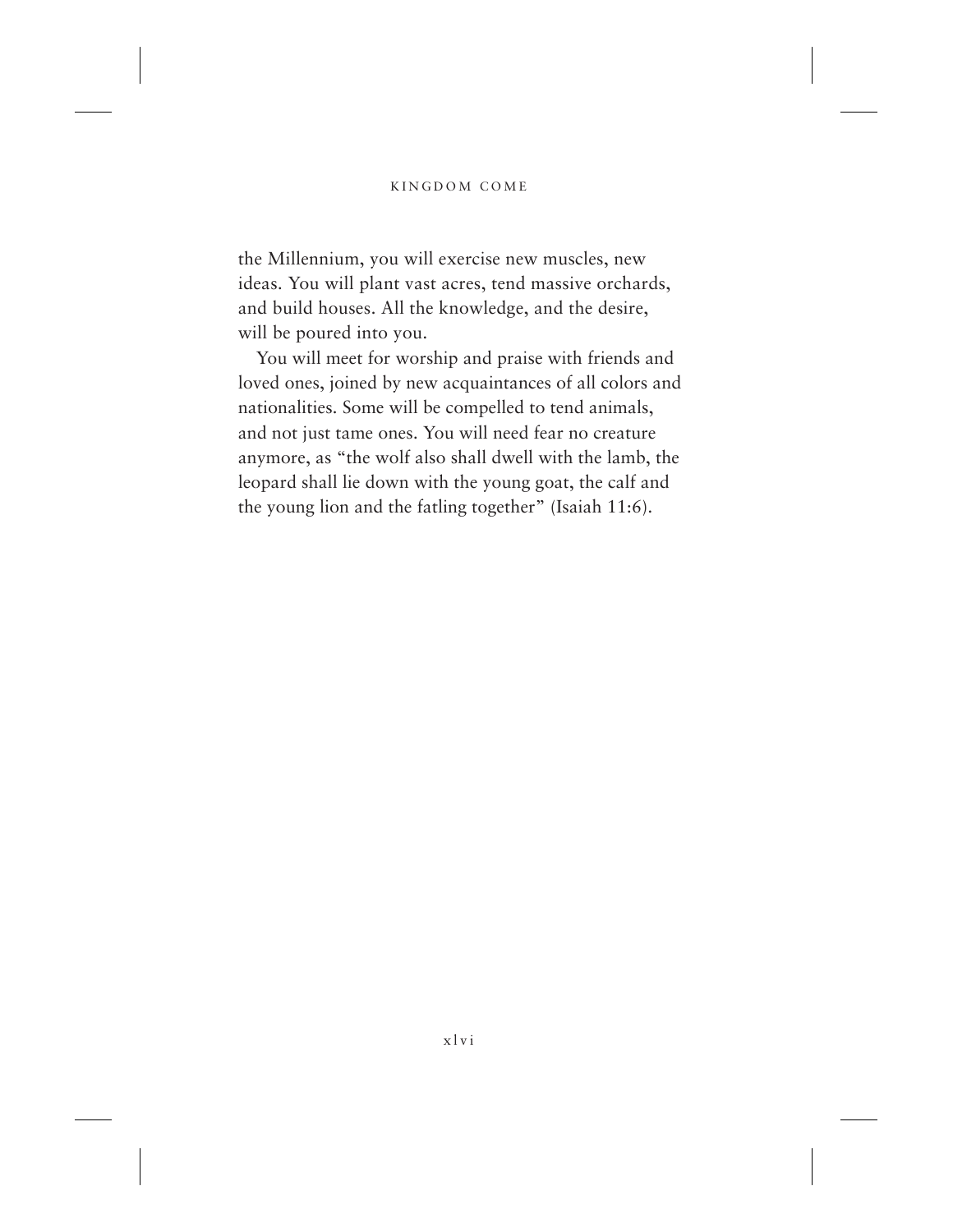#### O N E

RAYFORD STEELE had to admit that the first time he saw a bear and then a leopard moving about in public, something niggled at him to keep his distance, to not show fear, to make no sudden movements. But when he saw the bear and the cat cooperate to climb a tree and make a meal of leaves and branches, he was emboldened to trust God for the whole promise. It wasn't just he who had become a vegetarian. It was true of all former carnivores.

Rayford moved quietly to the trunk of the tree and watched the animals cavort and eat. And when a branch fell, he himself tasted the leaves. He enjoyed fruit and vegetables more, but he could see what the creatures found in the plants. He trusted Christ to calm him when the great leopard leaped down and nuzzled his leg the way a house cat would, purring, then sitting to rest.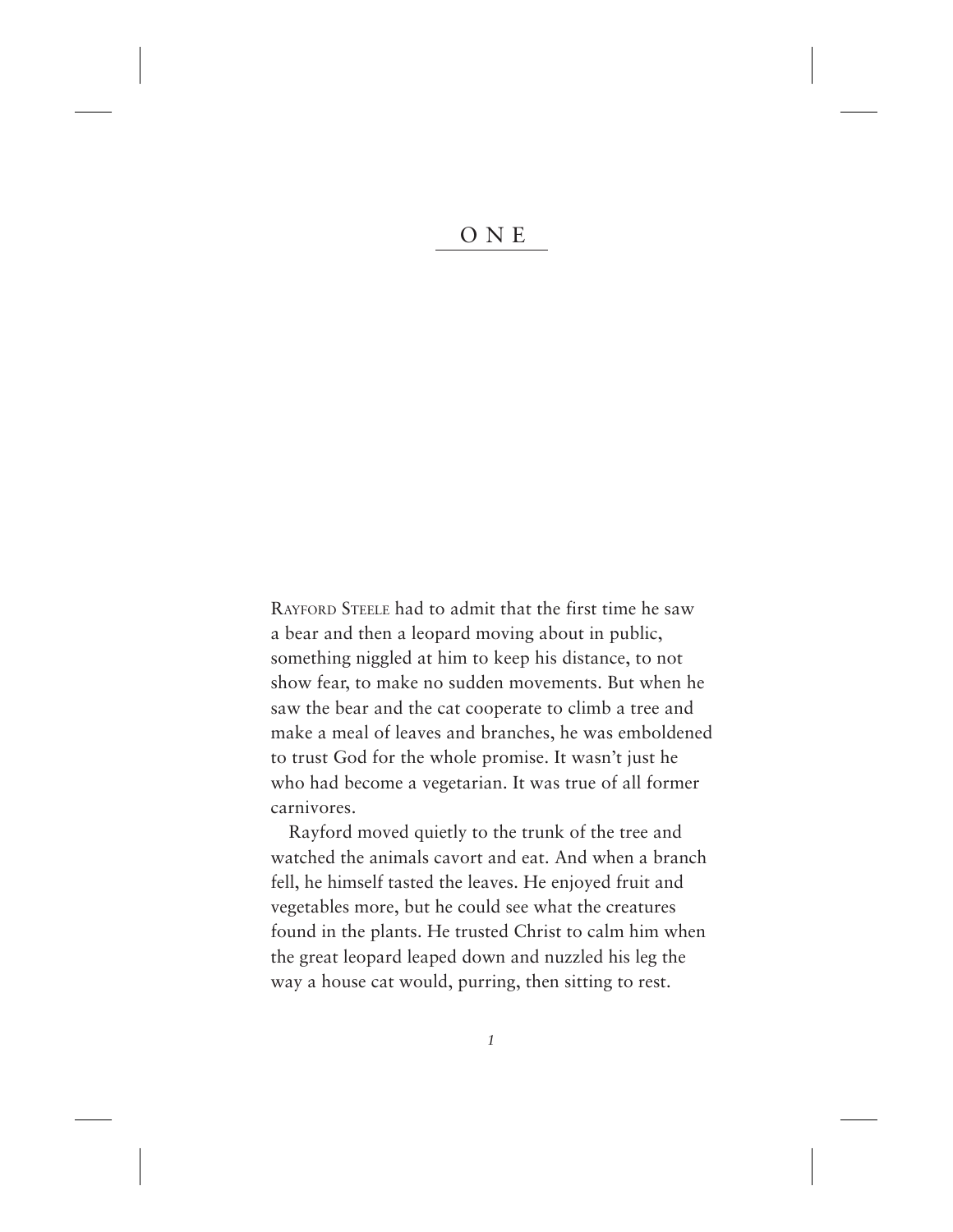As for the bear, it ignored him and stretched out beside the big cat. Talk about a whole new world....

Rayford deduced that the sun was brighter without being hotter, because Tsion Ben-Judah taught that its light was somehow enhanced by the ever-present glory of Jesus. A simple contraption out in the open allowed Rayford to concentrate the light through a magnifier and heat vegetables he and Irene and Raymie had gathered for a special feast. Irene had made butter from milk she had collected from a cow, so when everyone had assembled, they were met with steaming piles of fresh produce, drenched in butter.

And when they had eaten their fill, they retired outside to hear Irene's account of the marriage supper of the Lamb.

Like everyone else, Cameron Williams was fascinated with all that had gone on and what was yet to come. Of course, as a late martyr, he had spent very little time in heaven—just long enough to reunite with his wife, Chloe, and look forward to seeing their son back on earth at the Glorious Appearing. Now he anticipated the special dinner where his mother-in-law was to tell yet another story of Jesus.

No one called Cameron *Buck* now, because, he said, "there's nothing to buck here." And strange about Cameron and Chloe's relationship was that they still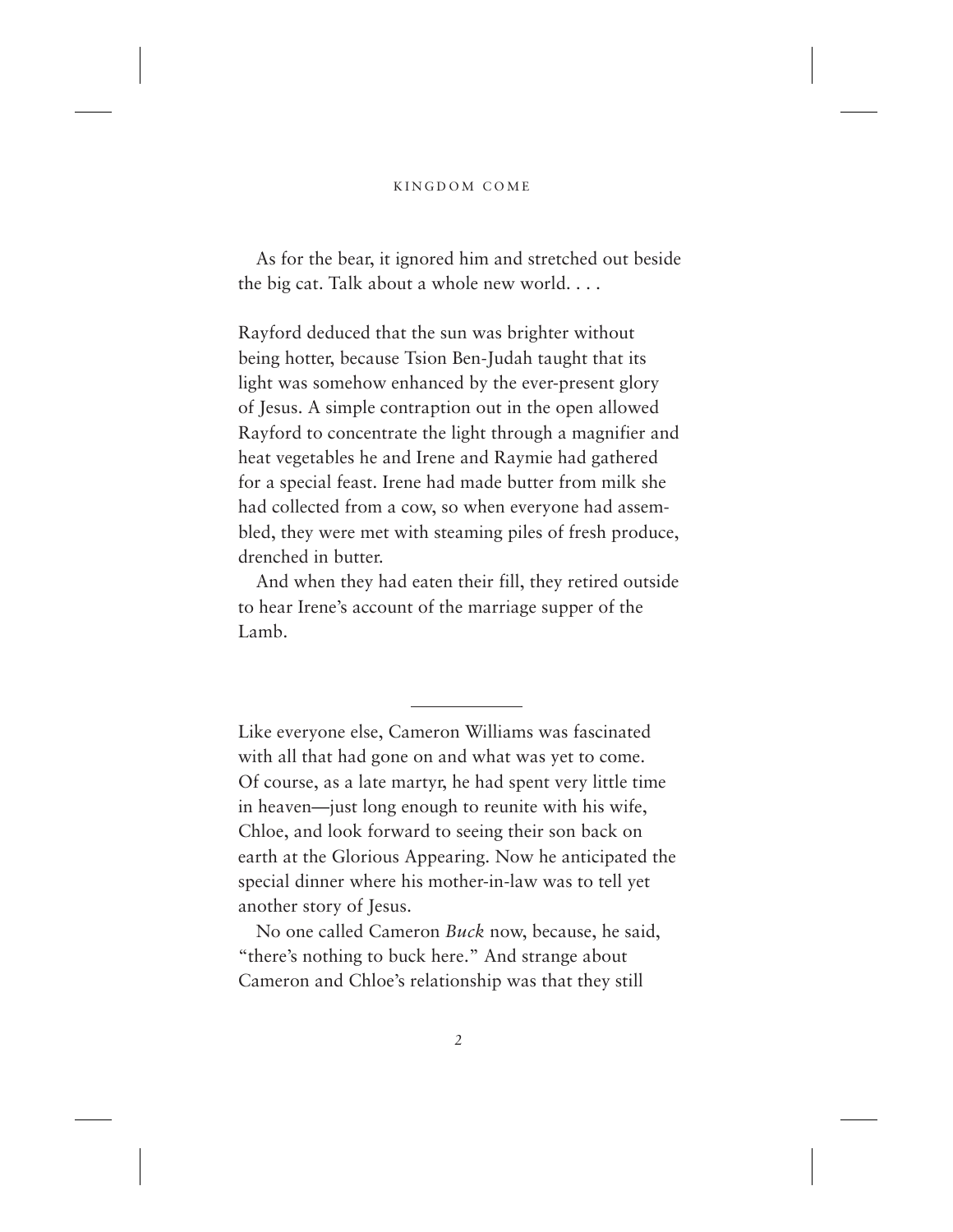loved each other, but not romantically. Their entire hearts' desires were on the person of Jesus and worshiping Him for eternity. In the Millennium, they would live and labor together with Kenny and raise him, but as there would be no marrying or giving in marriage, their relationship would be wholly platonic.

"It's bizarre," Chloe told Cameron. "I still love and admire and respect you and want to be near you, but it's as if I've been prescribed some medicine that has cured me of any other distracting feelings."

"And somehow that doesn't insult me," Cameron said. "Does my feeling the same offend you?"

She shook her head. Her mind, like his, must have been on Jesus and whatever He had for them for the rest of time and eternity.

"Do you realize, Chlo', that we still have to raise Kenny in the nurture and admonition of the Lord and see to it that he decides for Christ?"

Only true believers and innocents had survived the Tribulation and the sheep-and-goats judgment to make it into the kingdom. "How many children of the Tribulation must there be," Chloe said, "who still have to choose Christ over living for themselves?"

"Children of the Tribulation," Cameron said. "I like that."

"God has been impressing on me that Kenny will be only one of many children in our charge."

"Me too, Chloe. I find that amazing."

As they talked, it became clear that the Lord had shown them both that their recompense for giving their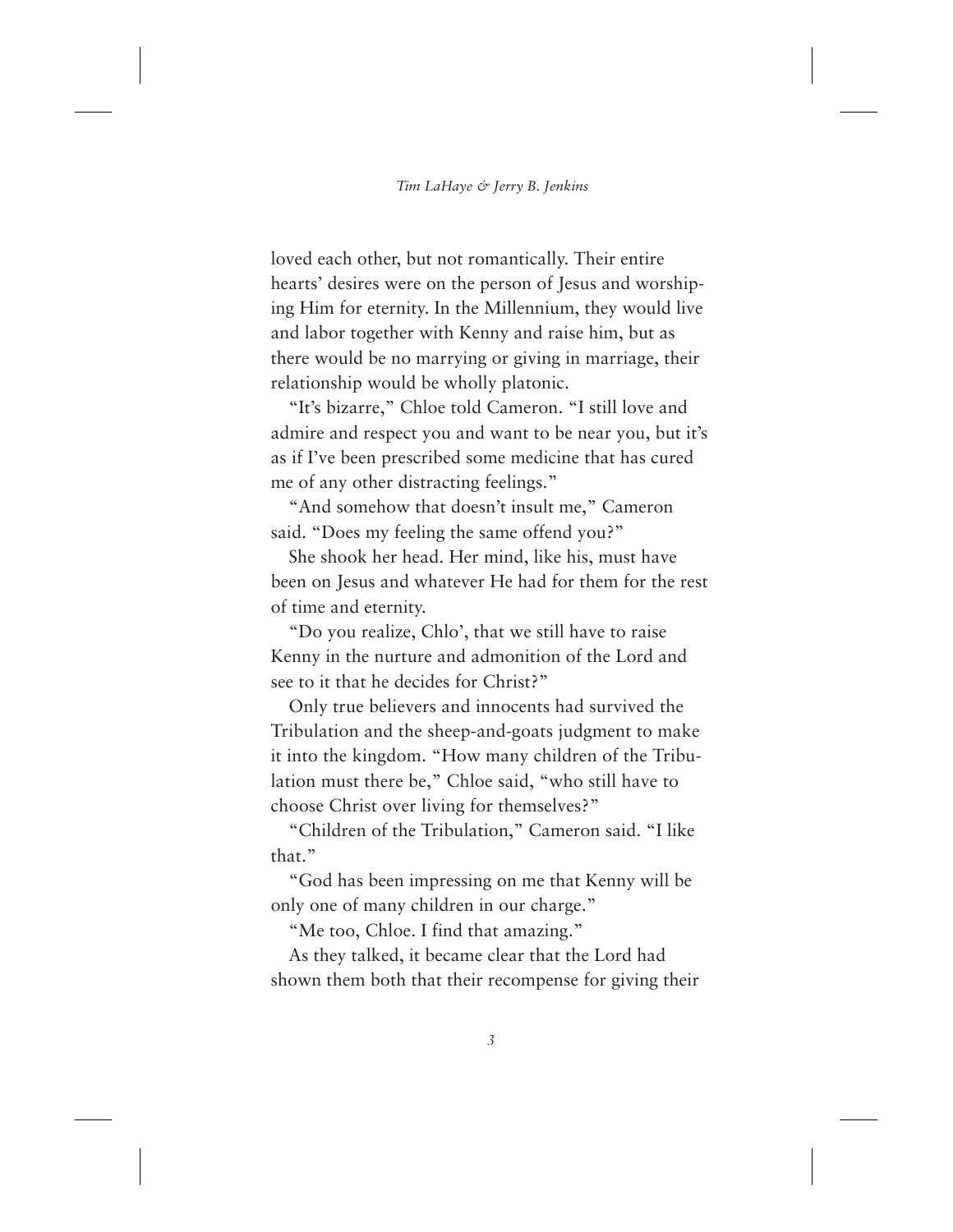lives and—in essence—losing their son for a time because of that would be the blessing of a hundredfold more children to love. Cameron could only imagine where these children would come from, but his old mentor Tsion Ben-Judah reminded him that "a hundredfold" in the Scriptures very likely meant many more than a hundred.

"I cannot imagine the havoc unbelievers could wreak in this new world. I hope God grants us the strength to do with them what He wants."

"Oh, you know He will."

One morning Cameron was praising Jesus with psalms and hymns and spiritual songs when he noticed Kenny was not playing alone. Half a dozen other kids—all seven or under, of course, because youngsters alive at the time of the Rapture had been taken and returned as grown-ups at the Glorious Appearing—had joined him and were getting acquainted.

In a flash it came to Cameron to call this group COT (Children of the Tribulation), and as negative as the name sounded, it didn't grate on him. It was merely fact. Here were representative children born after the Rapture who had survived to enter the kingdom. As the thousand years progressed, of course, kids would be born who could still be called children of the Tribulation, because someone in their ancestry had to have lived through it.

When Cameron rushed out to greet them, it was as if they knew he was coming. They immediately quit running and jumping and playing and sat in a semicircle, looking up at him expectantly.